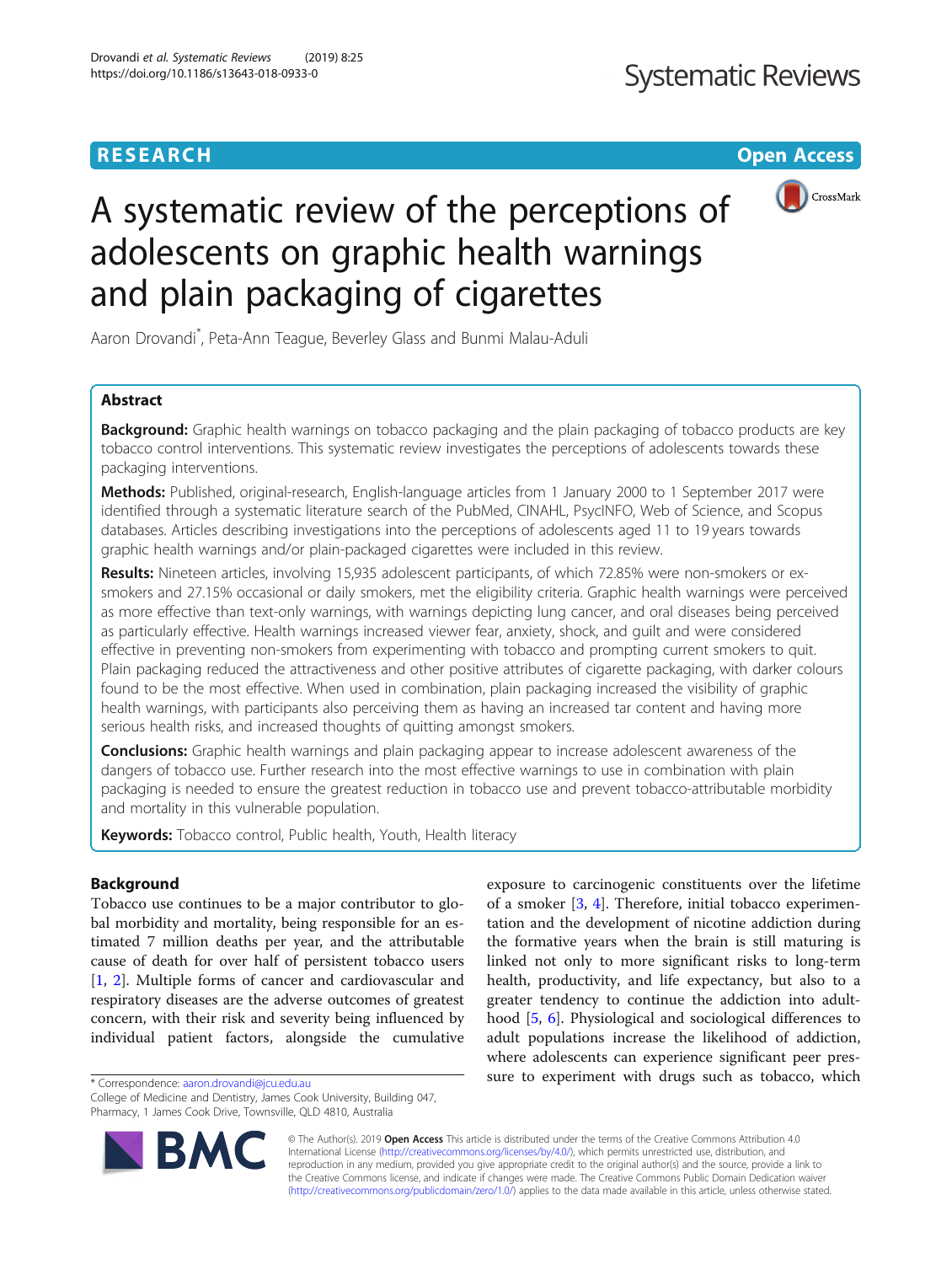contributes to the majority of active adult smokers having started smoking during their teenage years [[7,](#page-13-0) [8\]](#page-13-0).

This issue is compounded by a long history of tobacco industry marketing tactics targeting adolescents and young adults in preference over older adults, as they are vital to the survival of the industry as the next 'generation' of smokers [\[9](#page-13-0)–[12](#page-13-0)]. Whilst tobacco manufacturers have insisted that their packaging and other marketing techniques are meant only to retain brand loyalty amongst adult smokers, internal tobacco manufacturer documents show otherwise  $[9-12]$  $[9-12]$  $[9-12]$  $[9-12]$ . These targeted marketing strategies are the product of decades of research into attractive colours, shapes, logos, and descriptors meant to appeal to and attract adolescents and young adults, and create brand loyalty early in the life of a smoker [[9](#page-13-0)–[14\]](#page-13-0). The use of attractive packaging, filters, and variant descriptors such as 'light', 'mild', and 'smooth' have been shown to create misconceptions amongst both smokers and non-smokers on the relative safety of different cigarette brands and variants within brands [[9](#page-13-0)–[11\]](#page-13-0).

In response to these marketing strategies, and to curb the use of tobacco amongst adolescents, there have been a range of interventions and programs implemented, including tax increases, banned point-of-sale advertising, mass media campaigns, and school- and parental-based educational programs. As part of the World Health Organization's Framework Convention on Tobacco Control (FCTC), articles 11 and 13 relate to the packaging and labelling of tobacco products, and tobacco advertising, promotion, and sponsorship respectively [[15](#page-13-0)]. These aim to guide FCTC signatories in removing misleading impressions created by tobacco marketing, advertising, and branding and to ensure the use of sufficiently sized text and pictorial health warnings, to inform and educate the public on the dangers of tobacco use [[15\]](#page-13-0).

Countries implementing these bans make tobacco packaging one of the last available methods for tobacco manufacturers to promote their products and differentiate them from competitor's products [[16,](#page-13-0) [17](#page-13-0)]. However, even this 'last bastion' for advertising is being increasingly controlled, through mandated pictorial and graphic health warnings, and the standardised (plain) packaging of tobacco products, first introduced in Australia in late 2012, and now present and planned for introduction in several other countries [\[18](#page-13-0)]. Reviews evaluating the effectiveness of these recent implementations of graphic health warnings (GHW) and plain packaging (PP) have been ongoing, with the growing body of international evidence supporting their use [[18](#page-13-0)–[22](#page-13-0)]. However, no review to date has focused on the effects of these interventions on adolescents. This systematic review therefore aims to assess the perceptions of adolescents towards graphic health warnings and plain packaging of cigarette packaging, which are aimed at reducing tobacco use amongst this vulnerable population. We had significant interest in identifying how younger persons perceive tobacco use as a measure of social standing, the potential for harm caused by tobacco use, and how these perceptions were influenced by the packaging of tobacco products. This review aimed to answer the question: How does tobacco packaging and labelling influence adolescents' perceptions of tobacco products?

## **Methods**

This review was conducted as part of a larger research project, using a protocol that is not currently published. The PRISMA (Preferred Reporting Items for Systematic Reviews and Meta-Analyses) guidelines were used as a reporting guide for this systematic review [\[23](#page-13-0)] (see Additional file [1](#page-13-0)).

## Eligibility criteria

Eligible articles were those that gathered the self-reported perceptions of adolescents towards cigarette packaging which were either plain-packaged, displayed graphic health warnings, or both. These perceptions include any reported measure relating to perceived risks and attractiveness of packaging, as well as perceptions of the packs themselves, or smokers who use the packs. For this review, the relevant adolescent age was considered as being between the ages of 11 and 19 years old. This is the general age range of adolescents enrolled in middle school and high school, and where the use of tobacco generally becomes of concern within educational systems. Original-research articles published between 1 January 2000 and 1 September 2017, in the English language, were eligible for inclusion, whereas reviews, opinions, letters, and protocols were excluded. Articles which discussed the perceptions of young adults (18 to 35 years) or adults only were excluded, as well as those that did not differentiate data collected between different age groups if both adolescent and adult participants were enrolled. Other reasons for exclusion included the presentation and evaluation of text-only warnings on tobacco products, studies which did not gather self-reported adolescent participants' perceptions (such as eye-tracking studies), studies that did not include GHW and PP perceptions as their primary outcome measure, and studies which asked participants to recall warnings they had seen in day-to-day life.

## Search strategy and study selection

Eligible articles were identified through a systematic literature search of the PubMed, CINAHL, PsycINFO, Web of Science, and Scopus databases. Searches utilised MeSH terms and combinations of the following words and their appropriate iterations: adolescent, perception, cigarette, plain packaging, graphic health warning, belief,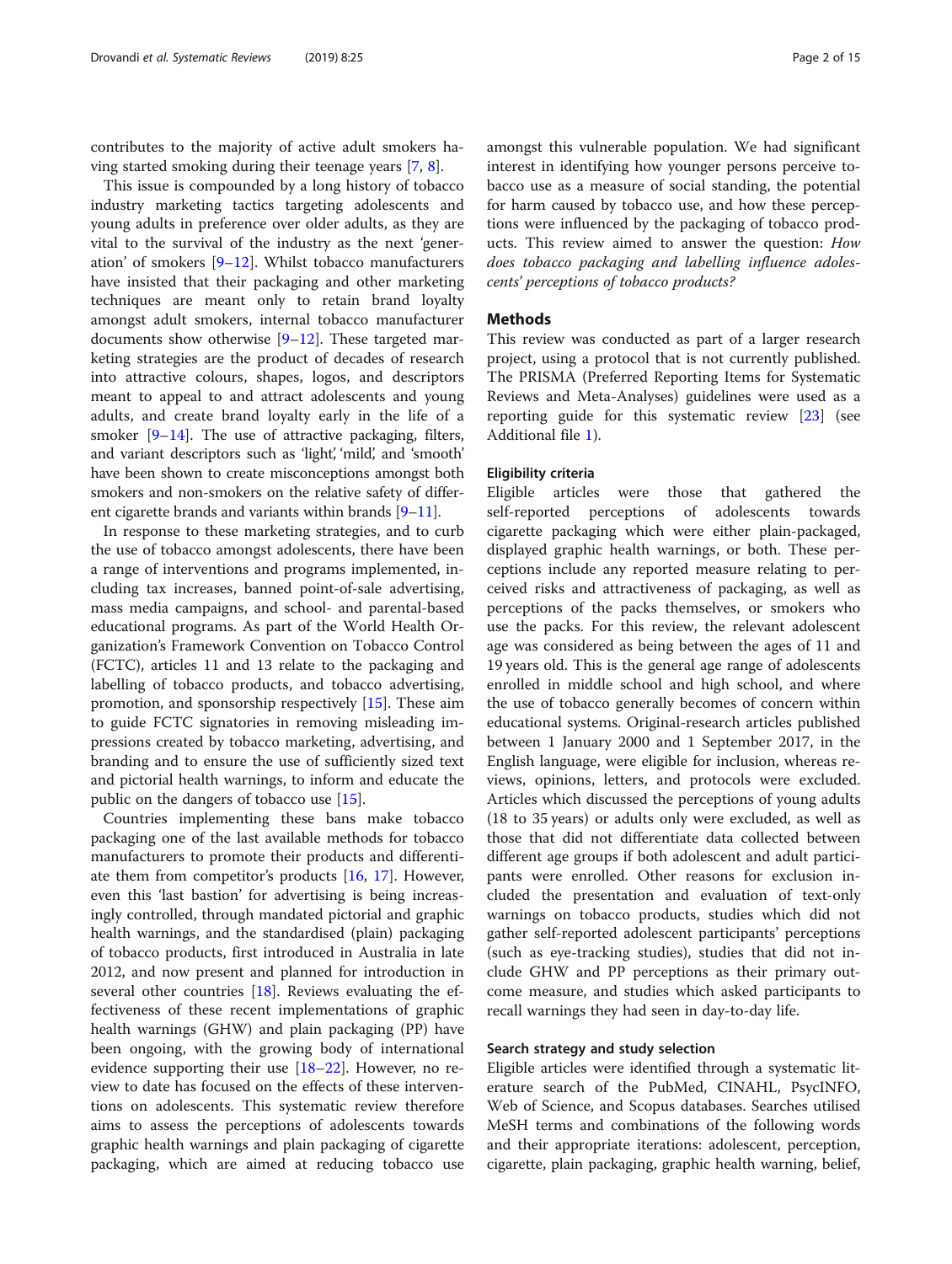behaviour, smoking, tobacco, warning, and young (see Additional file [2](#page-13-0) for the detailed search strategy). Two authors (AD and BMA) were independently involved in article searching and screening and cross-checked each other's final lists of eligible articles. Disagreements relating to article eligibility were resolved by consensus amongst all four authors. Titles were read to identify potentially relevant articles, and we initially included any article that appeared to present cigarette packaging to participants of any age or smoking status. Abstracts were reviewed, and articles which involved adolescent participants' responses to cigarette packaging were retained, and those that matched the exclusion criteria were removed from the review. Eligible articles had their citations (using Google Scholar) and reference lists scanned to identify additional articles.

## Data extraction and quality appraisal

Data extraction was initially performed by a single author (AD), then independently cross-checked by a second author (BMA). Data extracted from eligible articles included author details, year published, country of participant origin, participant numbers and age range, gender distribution, smoking status, study design, interventions employed, and outcomes reported. The primary outcomes of interest for this review were the perceptions of adolescents towards cigarette packaging that displayed graphic health warnings, were plain packaged, or both. Responses gathered included 'choice preferences' and Likert-scale ratings of packaging attractiveness, perceived cigarette taste, perceived health risks, warning intensity, perceived smoker attributes, preferred pack selection, personal relevance of warnings, and perceived effectiveness in preventing smoking in non-smokers and prompting current smokers to quit. Study quality was assessed using validated checklists from the Joanna Briggs Institute (JBI). The JBI 'Checklist for Analytical Cross Sectional Studies' was used for 16 studies [[24](#page-13-0)], and the JBI 'Checklist for Randomized Controlled Trials' was used for three studies [\[25\]](#page-13-0). These checklists assess for study clarity, appropriateness of methodological design, analysis, presentation of results, and alignment of results and discussion to research objectives.

## Data analysis

All outcome items were listed in a database, separated by type of intervention (GHW, PP, or both). Commonly described outcome items across the eligible articles (such as attractiveness of packaging for plain packaging studies, and perceived health risk across warnings for graphic health warning studies) were compared and reported relative to the intervention employed. Choice-based preferences and Likert-scale ratings which were identical or considered similar by authors (such as 'appeal' and 'attractiveness') were compared and pooled when describing

the perceptions of adolescents to give clarity to the overall findings of each intervention type. Other findings relating to adolescent perceptions, such as the opinions of participants towards cigarette packaging warnings, were recorded separately and used to support the primary outcomes. The results of studies which did not receive a high quality score during the quality assessment were taken into consideration and are identified within the results.

# Results

## Study characteristics

Figure [1](#page-3-0) illustrates the resulting number of eligible articles from the search strategy. The search strategy initially identified 576 potentially eligible articles (after duplicates were removed), which was reduced to 90 after abstract reading. Full texts were then read, resulting in a final number of 19 eligible articles. Common reasons for ineligibility were participant population being young adults, lack of distinguishing results between adolescents and older participants, queried participants on their perceptions without presenting interventional materials, displayed text-only warnings on cigarette packaging, or presented television/mass media warnings.

Table [1](#page-4-0) details the study and participant characteristics of each article included in this review. A total of 15,935 participants were included in the 19 studies reviewed, 7267 (45.46%) of which were male, 8659 (54.58%) female, and 9 (0.06%) not-stated, all between the ages of 11 and 19 years. Nearly three quarters (72.85%) of participants were non-smokers or ex-smokers, and the remainder (27.15%) were occasional or daily smokers. Seven studies were conducted in Europe ( $n = 6150$ ), one in Oceania ( $n = 1087$ ), three in Asia ( $n = 4130$ ), six in North America ( $n = 2958$ ), one in Africa ( $n = 544$ ), and one both in Europe and North America ( $n = 1066$ ).

The 19 eligible studies used either face to face or electronic means to gather quantitative data from participants. This data included participant perceptions of a range of interventional materials involving cigarette packaging, including their perceptions of health risks and tar delivery, pack attractiveness, smoker attributes, pack attributes, personal relevance of warnings, and warning credibility. For the purposes of this review, pictorial and graphic health warnings, testimonials, and lived experiences will be grouped under and abbreviated as GHW, and plain packaging (including plain white and plain brown packs) will be abbreviated as PP. Nine studies evaluated perceptions towards different GHWs [[26](#page-13-0)–[34](#page-14-0)], seven evaluated perceptions towards branded versus PP cigarette packages [\[35](#page-14-0)–[41\]](#page-14-0), and three evaluated perceptions towards a combination of GHWs and PP [[42](#page-14-0)–[44](#page-14-0)].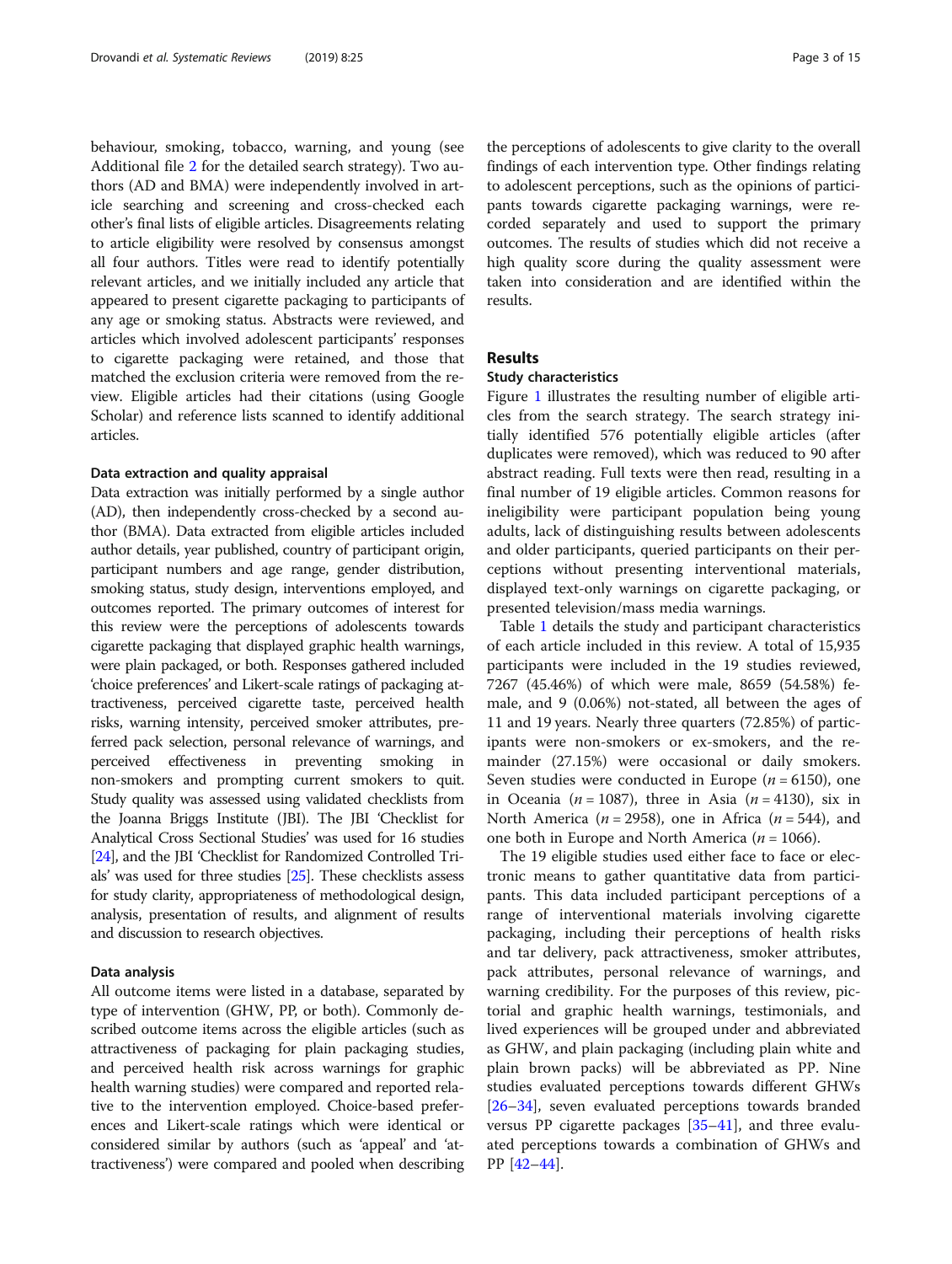<span id="page-3-0"></span>

## Quality appraisal

Sixteen studies were assessed by the JBI 'Checklist for Analytical Cross Sectional Studies' and scored out of eight, with four or below indicating low quality, five to six as moderate quality, and seven to eight as high quality [[24\]](#page-13-0). Fourteen were found to be of high quality, and two of moderate quality [\[30](#page-14-0), [32\]](#page-14-0). Three studies were assessed by the JBI 'Checklist for Randomized Controlled Trials' and scored out of 13, with seven or below indicating low quality, eight to ten as moderate quality, and ten and above as high quality [\[25\]](#page-13-0). All three RCTs scored were of high quality [\[42](#page-14-0)–[44](#page-14-0)]. Table [2](#page-7-0) details the quality appraisal outcomes of each study and the responses of participants to their respective interventional materials.

## Graphic health warnings

## Graphic image versus text warnings

Nine studies in this review reported on adolescent perceptions on the effectiveness of text warnings compared to GHWs [\[26](#page-13-0)–[28,](#page-13-0) [30,](#page-14-0) [31,](#page-14-0) [34](#page-14-0)] and/or between different GHWs on cigarette packaging [\[28](#page-13-0)–[34](#page-14-0)]. GHWs were perceived as more effective than text warnings across most outcome measures in these studies. This included their ability to communicate the negative health effects of smoking [[26](#page-13-0)–[28,](#page-13-0) [30](#page-14-0), [34\]](#page-14-0), prevent non-smokers from smoking  $[26-28, 31]$  $[26-28, 31]$  $[26-28, 31]$  $[26-28, 31]$  $[26-28, 31]$  $[26-28, 31]$  $[26-28, 31]$ , and motivate current smokers to

quit [[27](#page-13-0), [28\]](#page-13-0). Two studies gathered specific reactions towards warning type, with graphic warnings considered more useful, credible, personable, and noticeable compared to text warnings and more capable in arousing fear and influencing a reader's self-efficacy in changing their smoking behaviours and discussing smoking with others [[28](#page-13-0), [31\]](#page-14-0). One study found no difference in participants' perceptions of text warnings vs. text plus pictorial warnings, though we considered the pictures used in the study as not being as graphic in comparison to warnings utilised in other studies [\[30](#page-14-0)]. This study also found that nearly half of participants did not believe that they would develop lung cancer if they became regular smokers, and nearly one third holding this belief relating to smoking and addiction. However, this study received a 'moderate' quality score during quality assessment, with issues such as ambiguity in the questions asked to participants potentially affecting the accuracy of these findings [\[30\]](#page-14-0).

# Standout and poorly rated graphic images

When comparing multiple GHWs, most studies identified that GHWs depicting respiratory or lung cancer were perceived as the most effective compared to other GHWs [[26](#page-13-0), [27](#page-13-0), [30](#page-14-0)–[32](#page-14-0)]. Studies that aimed to gauge specific reactions towards diseases portrayed in GHWs found that lung cancer and an increased perceived graphicness of warnings resulted in higher ratings for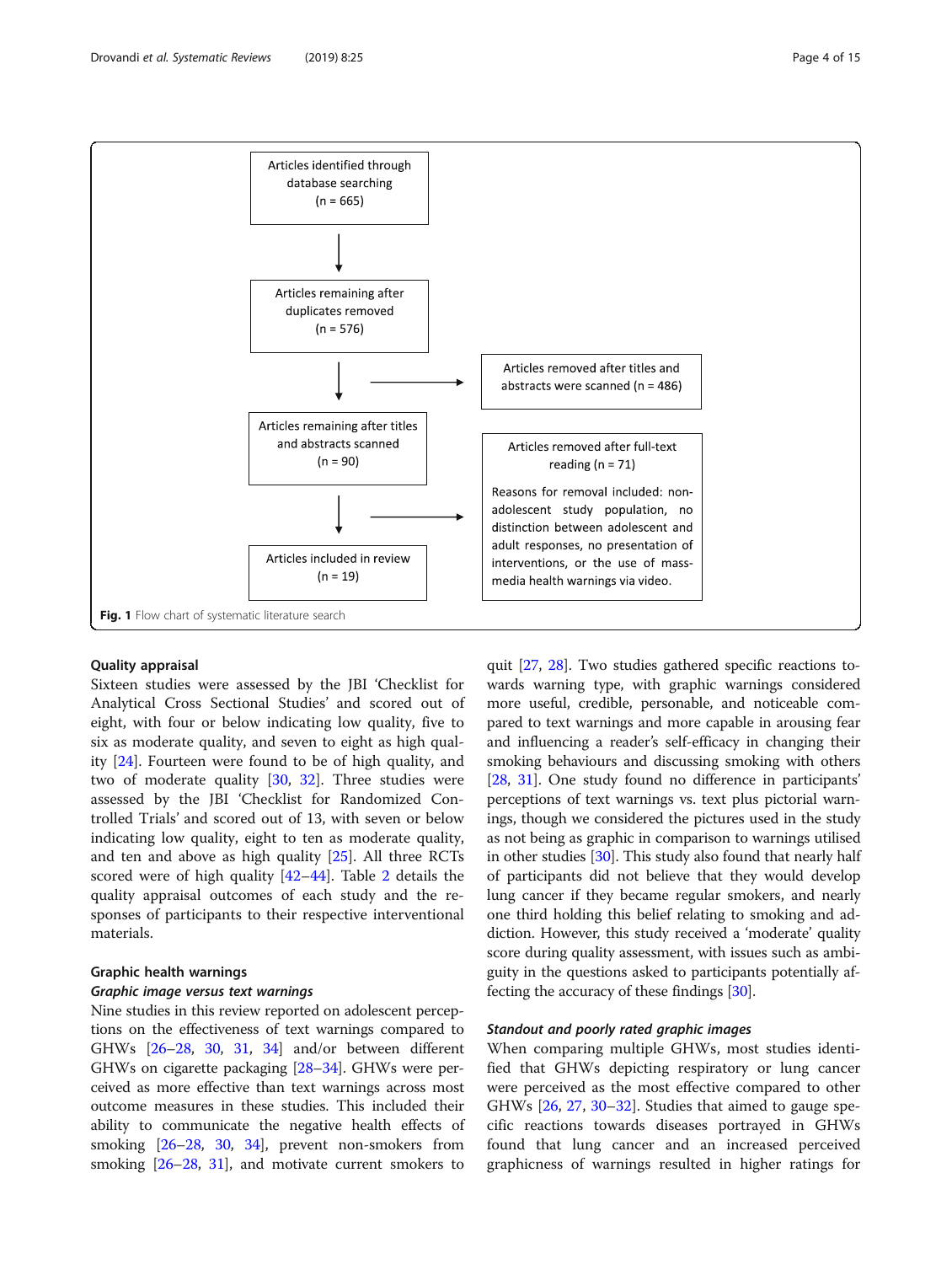| Year<br>published                 | Location,<br>participant                 | Gender | distribution | status |      | Mode of study and interventions<br>Participant smoking<br>employed |                                                                                                                                                                                                                                                                                               | Data collection and outcomes<br>reported                                                                                                                                                                                                                                                                           |
|-----------------------------------|------------------------------------------|--------|--------------|--------|------|--------------------------------------------------------------------|-----------------------------------------------------------------------------------------------------------------------------------------------------------------------------------------------------------------------------------------------------------------------------------------------|--------------------------------------------------------------------------------------------------------------------------------------------------------------------------------------------------------------------------------------------------------------------------------------------------------------------|
| and main<br>author                | numbers,<br>and age<br>range             | M%     | F%           | NS%    | EX%  | S%                                                                 |                                                                                                                                                                                                                                                                                               |                                                                                                                                                                                                                                                                                                                    |
| 2009<br>Hammond [35]              | UK<br>$n = 806$<br>$11-17$ years         | 51.6   | 48.4         | 72.6   |      | 27.4                                                               | An online survey displaying six pairs of<br>cigarette packs (using two brands), with<br>branded, plain white, and plain brown<br>packaging used, all displaying the same<br>GHW.                                                                                                              | Participants chose from each pair (or<br>indicated 'no difference') which pack<br>would have most tar delivery,<br>smoothest taste, reduced health<br>risks, highest attractiveness, and<br>choice to smoke.                                                                                                       |
| 2009 Vardavas<br>[26]             | Greece<br>$n = 574$<br>$12-18$ years     | 46.0   | 54.0         | 80.6   |      | 19.4                                                               | An in-school digital survey using<br>computer-generated images, displaying<br>pairs of seven existing text-only warn-<br>ings with a comparative proposed GHWs<br>on un-branded packaging.                                                                                                    | Participants rated warnings using 5-<br>point Likert scales on perceived ef-<br>fectiveness in preventing smoking,<br>depicting the impact of smoking on<br>health, and perceived warning<br>strength.                                                                                                             |
| 2010* Fong<br>$[27]$              | China<br>$n = 396$<br>13-17 years        | 50.8   | 49.2         | 87.9   | 8.1  | 4.0                                                                | Digitally constructed warnings were<br>presented in person as photographs to<br>adult and adolescent residents of four<br>Chinese cities. Five pairs of cigarette<br>packaging (four pairs with text-only ver-<br>sus GHW) were displayed.                                                    | Participants ranked and rated<br>warnings using 5-point Likert scales<br>on effectiveness in motivating<br>smokers to quit, preventing youth<br>smoking, informing the public on<br>the harms of smoking, and showing<br>government anti-tobacco initiative.                                                       |
| 2010 Germain<br>$[42]$            | Australia<br>$n = 1087$<br>$14-17$ years | 49.4   | 50.6         | 60.4   | 21.9 | 39.7                                                               | An online survey, with each participant<br>randomly viewing one of 15 packs,<br>varying in brand presented (3 brands),<br>degree of brand prominence, and size of<br>GHW $(3 \times 5$ design).                                                                                               | Participants rated on 5-point Likert<br>scales; five perceived pack attributes,<br>five perceived smoker attributes, and<br>seven perceived cigarette attributes.                                                                                                                                                  |
| 2011<br>Hammond $[36]$ $n = 826$  | <b>USA</b><br>18-19 years                |        | 100          | 60.9   | 15.0 | 39.1                                                               | An online survey with participants<br>viewing eight packages grouped into<br>four categories: female-oriented brand<br>with descriptors, female-oriented brand<br>without descriptors, plain, and non-<br>female-oriented brand.                                                              | Participants rated on 5-point Likert<br>scales: brand appeal, brand taste, tar<br>quantity, and health risks for each<br>package. Participants also indicated<br>on seven perceived attributes per<br>pack (e.g. glamour, coolness, popu-<br>larity) and their preferred pack.                                     |
| 2012a<br>Hammond [28]             | Mexico<br>$n = 528$<br>$16-18$ years     | 50.0   | 50.0         | 51.1   |      | 48.9                                                               | Face to face survey with participants<br>viewing warnings from 2 of 15 health-<br>effect themes, each of which contained<br>1 text-only, and 4 to 6 pictorial warnings.<br>Each theme included; graphic health<br>warnings, lived experiences, symbolic<br>representations, and testimonials. | Participants rated 11 measures on<br>10-point Likert scales, including per-<br>ceived message: credibility, personal<br>relevance, and affective responses.<br>Four of these 11 items related to<br>perceived effectiveness, including<br>motivating smokers to quit and pre-<br>venting non-smokers from smoking. |
| 2012b<br>Hammond $[37]$ $n = 947$ | UK<br>16-19 years                        |        | 100          | 68.9   |      | 31.1                                                               | An online survey with participants<br>assigned to one of four categories, each<br>containing 10 cigarette packages:<br>female-oriented brand with descriptors,<br>female-oriented brand without descrip-<br>tors, plain, and non-female-oriented<br>brand.                                    | Participants rated on 5-point Likert<br>scales: brand appeal, brand taste, tar<br>quantity, and health risks for each<br>package. Participants also indicated<br>on seven perceived attributes per<br>pack (e.g. glamour, coolness, popu-<br>larity) and their preferred pack.                                     |
| 2012 Moodie<br>[38]               | UK<br>$n = 658$<br>$10-17$ years         | 47.3   | 52.7         | 90.9   |      | 9.1                                                                | An online survey with participants<br>viewing several colours of plain cigarette<br>packs with a text 'Smoking Kills' warning<br>(white, red, green, light blue), and a<br>brown plain pack of standard, sliding,<br>and super-slim designs.                                                  | Participants rated the four coloured<br>packs on 5-point Likert scales their<br>perceived taste and harm. The stand-<br>ard brown plain pack was rated on<br>eight perception items (four pack<br>and four smoker items), and prefer-<br>ence compared to other designs.                                           |
| 2013 Ford [39]                    | UK<br>$n = 1025$<br>$11-16$ years        | 51.5   | 48.5         | 100    |      |                                                                    | In-home surveys with participants<br>viewing four branded packs (standard,<br>slim, novel opening mechanism, and<br>striking colour) and one plain pack with<br>the same text warning.                                                                                                        | Participants rated 11 items on 5-<br>point semantic scales relating to<br>package attractiveness, coolness, per-<br>ceived harm, eye-catching, interest in<br>smoking, and liking/disliking the<br>pack.                                                                                                           |

<span id="page-4-0"></span>**Table 1** Participant and methodological characteristics of articles eligible for inclusion in this systematic review ( $n = 19$ )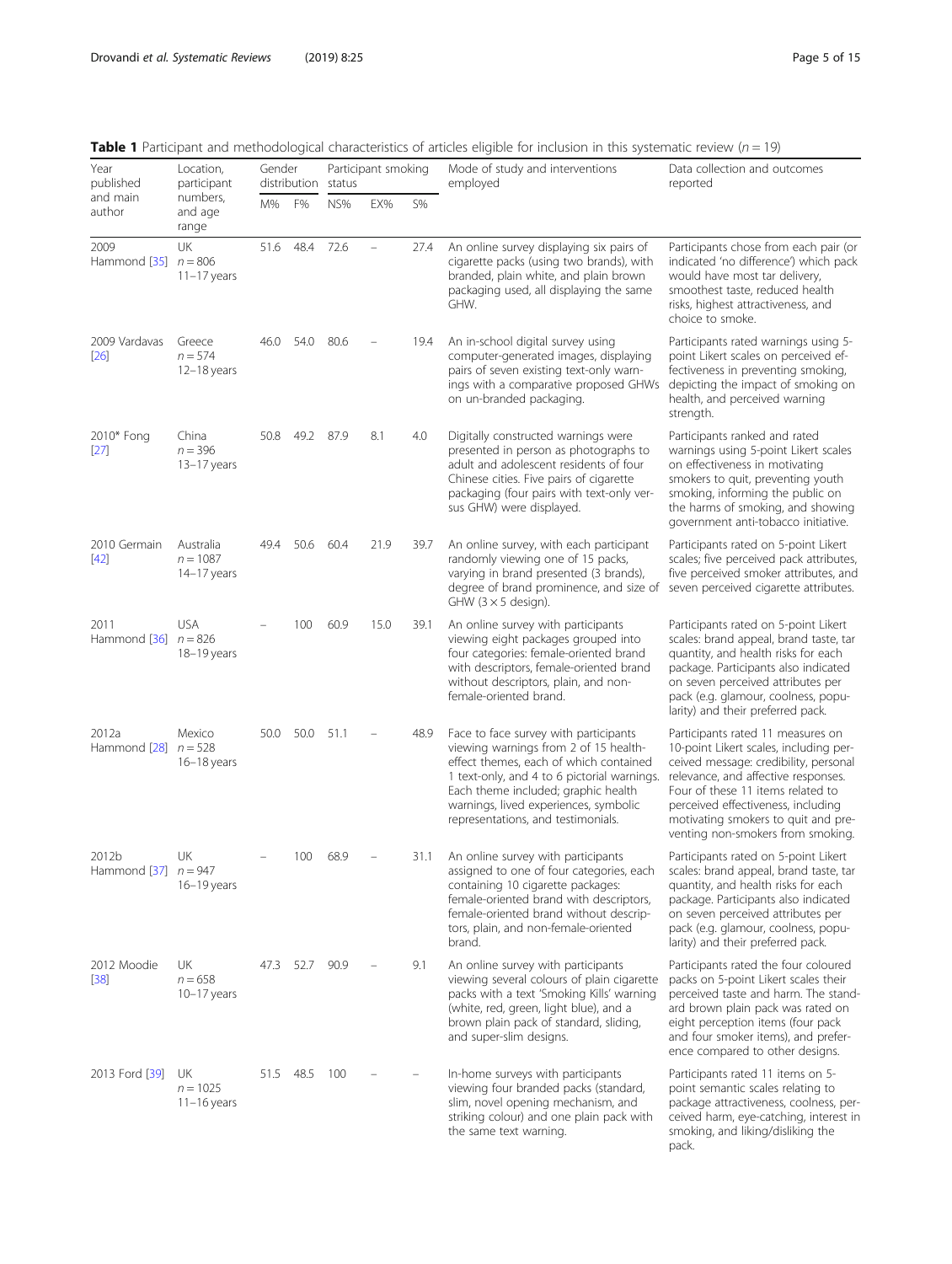|  |  |  | <b>Table 1</b> Participant and methodological characteristics of articles eligible for inclusion in this systematic review $(n = 19)$ (Continued) |
|--|--|--|---------------------------------------------------------------------------------------------------------------------------------------------------|
|  |  |  |                                                                                                                                                   |

| Year<br>published                  | Location,<br>participant                             | Gender<br>distribution |                | Participant smoking<br>status |               |      | Mode of study and interventions<br>employed                                                                                                                                                                                                                     | Data collection and outcomes<br>reported                                                                                                                                                                                                                                       |
|------------------------------------|------------------------------------------------------|------------------------|----------------|-------------------------------|---------------|------|-----------------------------------------------------------------------------------------------------------------------------------------------------------------------------------------------------------------------------------------------------------------|--------------------------------------------------------------------------------------------------------------------------------------------------------------------------------------------------------------------------------------------------------------------------------|
| and main<br>author                 | numbers,<br>and age<br>range                         | M%                     | F%             | NS%                           | EX%           | S%   |                                                                                                                                                                                                                                                                 |                                                                                                                                                                                                                                                                                |
| 2013a*<br>Hammond $[29]$ $n = 510$ | <b>USA</b><br>$16-18$ years                          |                        | 52.4 47.6      | 69.2                          |               | 30.8 | An online survey with participants<br>randomly assigned to view two of nine<br>sets of GHWs proposed by the FDA (6-7<br>warnings per set), with each GHW per<br>set displaying the same text warning.                                                           | Participants rated several warning<br>aspects on 10-point scales, including<br>increase in concerns of health risks,<br>efficacy motivating smokers to quit<br>and preventing youth from smoking,<br>and overall warning effectiveness.                                        |
| 2013b<br>Hammond $[43]$ $n = 762$  | UK<br>$11-17$ years                                  | 54.9                   | 45.1           | 93.8                          | 1.0           | 4.9  | An online survey with participants<br>viewing six pairs of packs, comparing a<br>regular pack to white or brown plain<br>packs with moderate-sized text or<br>graphic warnings (40%), or large-sized<br>$(80%)$ graphic warnings $(2 \times 3 \text{ model})$ . | Participants selected from each pair<br>(or indicated 'no difference') which<br>pack would have most tar delivery,<br>smoother taste, reduced health risks,<br>highest attractiveness, would prompt<br>to start smoking, and choice to<br>smoke.                               |
| 2013<br>Pepper [30]                | <b>USA</b><br>$n = 386$<br>$11-17$ years             | 100                    |                | 100                           |               |      | An online survey with participants<br>randomly viewing one of four pack<br>categories: addiction text-only warning,<br>addiction text and image, lung cancer<br>text-only warning, and lung cancer text<br>and image $(2 \times 2 \text{ model})$ .             | Participants rated 5-point scales the<br>perceived effectiveness of their<br>warning in discouraging them from<br>smoking, and the perceived likeli-<br>hood and severity of suffering from<br>the described condition (addiction<br>or lung cancer).                          |
| 2015* Alaouie<br>[31]              | Lebanon<br>$n = 1412$<br>$13-18$ years               | 42.9                   | 57.1           | 90.4%<br>ex-smoker            | or non-smoker | 9.6  | Face-to-face interviews across 28 schools<br>and universities, with students presented<br>with two of five GHW on plain white<br>packs compared to a locally available<br>text-only warning.                                                                    | Participants rated on 5-point Likert<br>scales their perceived: message use-<br>fulness, noticeability, susceptibility,<br>effectiveness, fear-arousal, self-<br>efficacy in changing behaviour, in-<br>tentions to not-smoke, and influen-<br>cing family and close-contacts. |
| 2015 Babineau<br>$[40]$            | Ireland<br>$n = 1378$<br>$16-17$ years               |                        | 55.7 43.7      | 78.6                          | 4.2           | 17.2 | In-school surveys for students across<br>27 schools. Pairs of packaging for three<br>brands were presented. Packs were<br>either branded or plain, with identical<br>GHWs (lung damage).                                                                        | Participants chose one pack (or<br>indicated 'no difference') from each<br>pair based on pack attractiveness,<br>perceived health risks, perceptions of<br>popular smoker attributes, and pack<br>preference.                                                                  |
| 2016<br>Adebiyi [32]               | Nigeria<br>$n = 544$<br>$13-17$ years                | 44.7                   | 55.3           | 98.3                          |               | 1.7  | In-school surveys in two schools in a<br>single community, with participants<br>viewing four GHWs: smoking harming<br>children, and causing airway cancer,<br>stroke, and impotence.                                                                            | Participants indicated if each<br>warning evoked: fear; shock, anxiety,<br>or indifference. They also utilised a 3-<br>point Likert scale on the effective-<br>ness of each GHWs in preventing<br>smoking initiation.                                                          |
| 2016<br>Andrews [44]               | USA, Spain,<br>France<br>$n = 1066$<br>$13-18$ years |                        | 50.0 50.0      |                               |               | 100  | An online survey with participants<br>viewing one of eight packs (four plain<br>and four branded) with varying levels of<br>graphicness of GHWs, depicting the risks<br>of smoking causing mouth cancer ( $2 \times 4$<br>model).                               | Participants rated using 6- and 7-<br>point scales in response to the pack<br>their: cigarette cravings, evoked fear<br>(4 items), pack feelings (3 items e.g.<br>embarrassed), and thoughts of quit-<br>ting (4 items).                                                       |
| 2016 Mutti<br>$[41]$               | Mexico<br>$n = 359$<br>$16-18$ years                 |                        | 48.5 51.5 42.9 |                               |               | 47.1 | A face-to-face electronic survey with par-<br>ticipants viewing a set of 12 gender-<br>specific packs that were either fully<br>branded or plain with brand name and<br>descriptors.                                                                            | Participants rated (yes/no/no<br>difference) each pack on appeal,<br>perceived taste, and perceived harm,<br>with perceived smoker traits also<br>rated (e.g. femininity, glamour,<br>coolness, and popularity).                                                               |
| 2016<br>Netemeyer<br>$[33]$        | <b>USA</b><br>$n = 349$<br>$13-18$ years             |                        | 53.0 47.0 58.5 |                               |               | 41.5 | An online survey with participants<br>randomly viewing one of nine cigarette<br>packages containing a combined text<br>and GHW.                                                                                                                                 | Participants rated fear, guilt, and<br>disgust evoked; perceived<br>graphicness of the warning; and<br>personal and perceived peer<br>consideration of smoking after                                                                                                           |

viewing.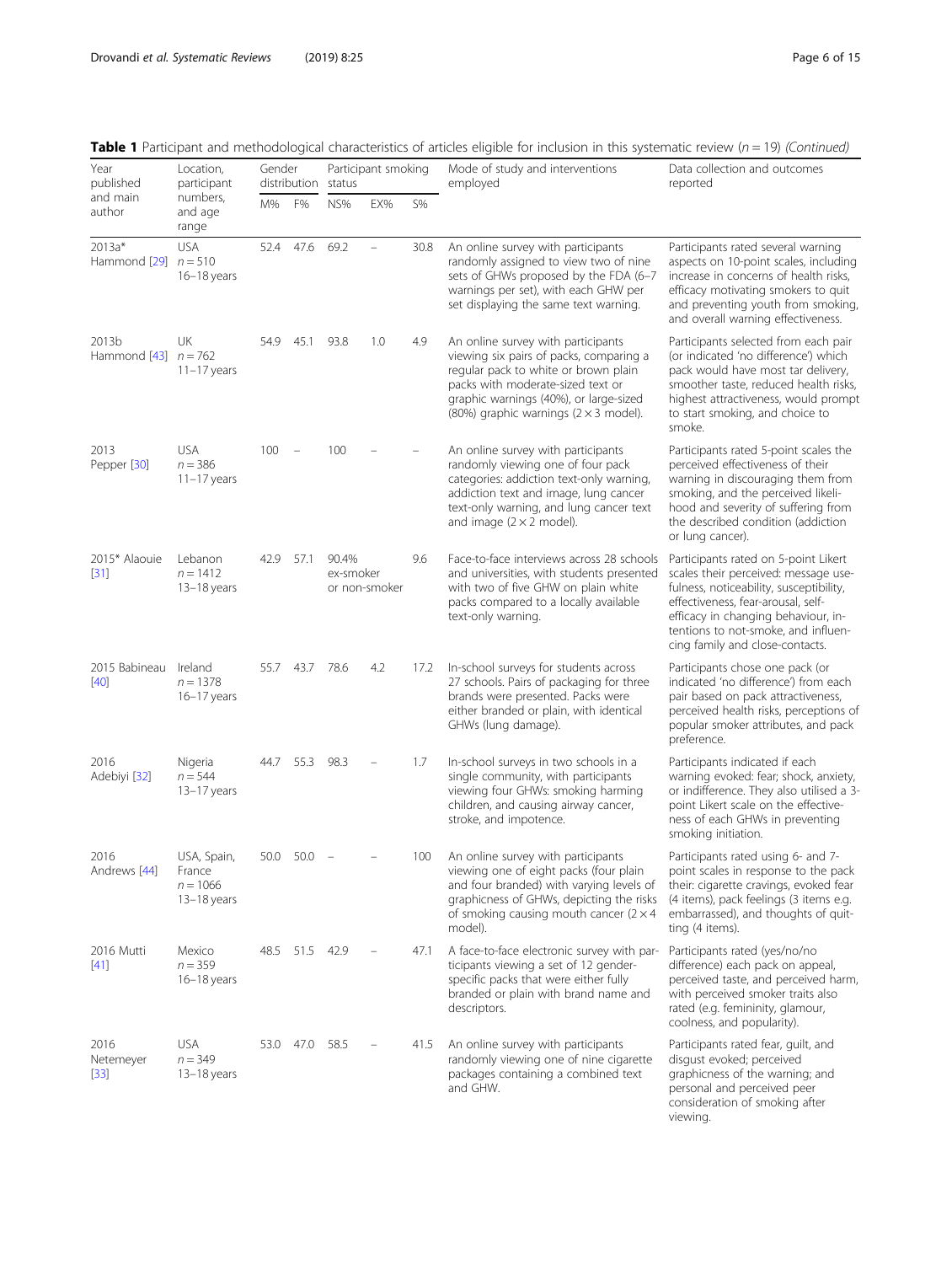**Table 1** Participant and methodological characteristics of articles eligible for inclusion in this systematic review ( $n = 19$ ) (Continued)

| Year<br>published                                                                  | Location.<br>participant                                               | Gender | distribution | status | Participant smoking      |  | Mode of study and interventions<br>employed                                                                                                                                                                                                                                                                                                          | Data collection and outcomes<br>reported                                                                                                                                                                                                                                                            |
|------------------------------------------------------------------------------------|------------------------------------------------------------------------|--------|--------------|--------|--------------------------|--|------------------------------------------------------------------------------------------------------------------------------------------------------------------------------------------------------------------------------------------------------------------------------------------------------------------------------------------------------|-----------------------------------------------------------------------------------------------------------------------------------------------------------------------------------------------------------------------------------------------------------------------------------------------------|
| and main<br>numbers,<br>NS%<br>EX%<br>S%<br>M%<br>F%<br>and age<br>author<br>range |                                                                        |        |              |        |                          |  |                                                                                                                                                                                                                                                                                                                                                      |                                                                                                                                                                                                                                                                                                     |
| 2017 Reid [34]                                                                     | India.<br>Bangladesh,<br>China, Korea<br>$n = 2322$<br>$16 - 18$ years | 50.2   | 49.8         | 77.3   | $\overline{\phantom{0}}$ |  | 22.7 <sup>"</sup> Online survey in Korea and China, and<br>computer-assisted interviews in India<br>and Bangladesh. Participants viewed 2 of<br>15 sets of cigarette packaging warning.<br>Each set included 5-6 warnings on the<br>same consequence of smoking, and in-<br>cluded one text-only warning, GHW,<br>lived experience, and testimonial. | Participants were assessed on their<br>perceptions of the potential health<br>effects of smoking for all 15 sets of<br>warning after viewing their randomly<br>assigned two sets. Participants either<br>'agreed', 'disagreed', or responded<br>'do not know' to each health<br>consequence listed. |

GHW Graphic health warning Alaouie et al. [\[31](#page-14-0)]: smoking prevalence higher in males (18.2% vs. 3.4%)—statistics do not include narghile smoking \*Adult smokers participated in this study, though their results have been omitted in this review ^There were significant differences in smoking status between different countries (see Table [2](#page-7-0))

inciting fear, guilt, and shock [[32](#page-14-0), [33](#page-14-0)]. Other GHWs of note included those that were increasingly graphic, those depicting foetal damage caused when smoking whilst pregnant [[26\]](#page-13-0), and those depicting oral diseases [[27,](#page-13-0) [31](#page-14-0), [33\]](#page-14-0). Impotence was the least effective of four warnings in one study, receiving the highest 'indifference' ratings by participants [[32](#page-14-0)]. Skin ageing was also poorly rated in one study, with participants in only one of four countries having an increased awareness of this consequence of smoking [\[34\]](#page-14-0). Studies comparing methods for delivering GHWs also found that colour warnings were perceived as more effective than black and white warnings, those depicting real people as having a greater impact than those that were symbolic or cartoon-styled, and those that included quitline information over those that did not [[28,](#page-13-0) [29](#page-13-0)]. Graphic images were perceived as more effective than symbolic or shared lived experiences, and those that depicted external rather than internal health effects [[44\]](#page-14-0).

# Influencing participant characteristics

Some studies found significant differences in participant perceptions related to demographic characteristics, namely age, gender, and smoking status. One study found that female participants had significantly higher ratings for the warnings depicting foetal damage when smoking, and protecting children from cigarette smoke [[26\]](#page-13-0). One study found that younger participants (those under 15 years) experienced higher levels of fear and shock and would be less likely to smoke when shown a warning depicting airway cancer (though the results of this study should be interpreted with caution due to receiving a moderate quality score) [[32](#page-14-0)]. Smokers in particular reported higher levels of guilt with increased graphicness compared to non-smokers, though had lower levels of disgust towards graphic warnings [\[33](#page-14-0)]. In the two studies that asked participants relating to their overall perceptions of health warnings on tobacco products, a majority (> 75%) in both studies indicated that

cigarette packaging should include more health-related information, including the use of graphic images [[27](#page-13-0), [34\]](#page-14-0).

## Plain packaging

## Overall perceptions of plain packaging

Seven studies investigated adolescent participants' perceptions of plain-packaged cigarettes, with most of the studies comparing white and/or brown plain-packaged cigarettes to fully branded, or partially branded packs (with or without accompanying health warnings) [[35](#page-14-0)– [41\]](#page-14-0). One study evaluated multiple colours of plain-packaged cigarettes [\[38](#page-14-0)], and one study evaluated plain-packaged cigarettes versus novelty branded cigarette packs [[39\]](#page-14-0). In comparison to fully branded or partially branded packs, most of these studies identified that the brown-coloured, plain-packaged cigarettes were perceived by participants as having the lowest attractiveness/appeal, inferior taste, increased tar content, and an increased risk of causing ill-health [\[35](#page-14-0)–[37](#page-14-0), [39](#page-14-0)–[41\]](#page-14-0). White packs were also perceived as less attractive and not preferred compared to branded packs in one study [\[35](#page-14-0)].

## Impact of branding elements

Whilst some participants recognised that cigarette packaging does not influence health risk and tar delivery [[35\]](#page-14-0), a concerning theme which arose in some studies was the misperception that PP cigarettes had a lower tar content, reduced health risk, or were better tasting compared to branded cigarettes [[35](#page-14-0), [36,](#page-14-0) [38\]](#page-14-0). Colouration used when plain packaging cigarettes was found to be a critical aspect in one study, with half of participants associating the colour of the pack with cigarette harm and taste [\[38\]](#page-14-0). Whilst the brown plain pack was perceived as it was in other studies (unattractive, cheap, and uncool), the red pack was perceived as the strongest tasting and most harmful, whilst the white and light blue packs were perceived as being weaker tasting and the least harmful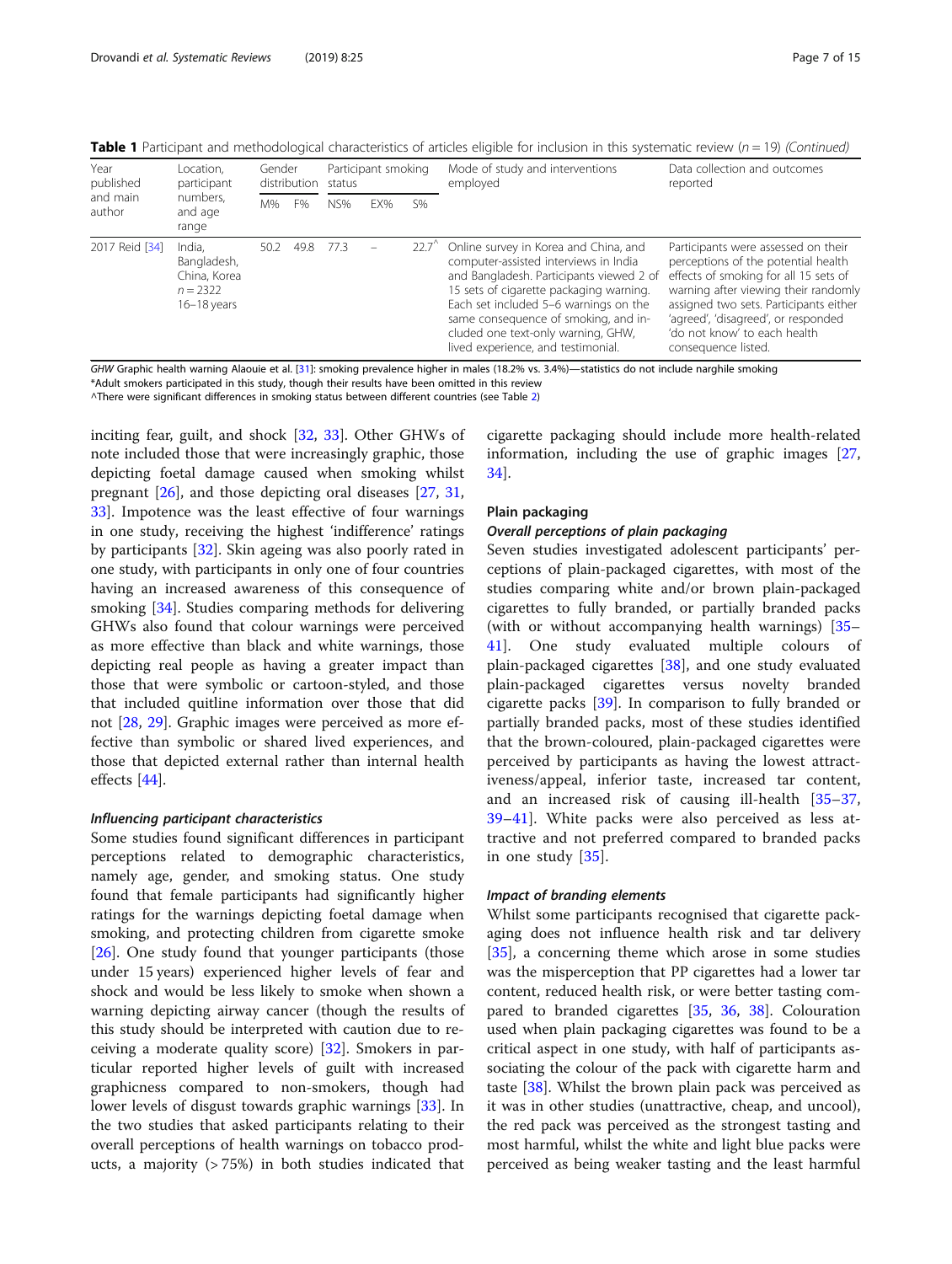<span id="page-7-0"></span>

| <b>Table 2</b> Quality appraisal outcomes and study outcomes for each of the eligible studies ( $n = 19$ ) |
|------------------------------------------------------------------------------------------------------------|
|------------------------------------------------------------------------------------------------------------|

| Year published and<br>main author | Quality appraisal<br>outcome | Intervention type* and analyses used                                   | Key findings for adolescent perceptions of graphic health warnings<br>and/or plain packaging^                                                                                                                                                                                                                                                                                                                                                                                                                                                                                                                                                                                                                                                    |
|-----------------------------------|------------------------------|------------------------------------------------------------------------|--------------------------------------------------------------------------------------------------------------------------------------------------------------------------------------------------------------------------------------------------------------------------------------------------------------------------------------------------------------------------------------------------------------------------------------------------------------------------------------------------------------------------------------------------------------------------------------------------------------------------------------------------------------------------------------------------------------------------------------------------|
| 2009 Hammond [35]                 | High<br>(cross-sectional)    | PP; chi-square, linear regression                                      | • Both brands with plain white packs were perceived as less<br>attractive, non-preferred, and having a lower tar content com-<br>pared to the branded packs.<br>• One pack brand was also considered as having a lower health<br>risk, and one brand as having a less-smooth taste.<br>• The plain brown packs were less attractive and less smooth for<br>one brand, and less attractive, less smooth, higher risk, and non-<br>preferred for the other brand compared to branded packs. All p<br>values for these stated differences are $< .001$ .                                                                                                                                                                                            |
| 2009 Vardavas [26]                | High (cross-<br>sectional)   | GHW vs. text warnings; chi-square,<br>multivariate logistic regression | • GHWs were considered more effective than text-only warnings<br>for 71.6 to 96.1% of participants, both in preventing non-smoking<br>participants from smoking and in describing the effects of smok-<br>ing on health.<br>• Up to 84% of participants rated GHW as 'effective' or 'very<br>effective' (4 or 5 out of 5) in preventing smoking initiation.<br>• The GHW depicting lung cancer was rated as the most effective,<br>followed by the GHW depicting foetal damage caused when<br>smoking whilst pregnant.<br>• Female participants had significantly higher effectiveness ratings<br>of the GHWs depicting foetal damage, and protecting children<br>from smoke ( $p < .05$ ).                                                      |
| 2010* Fong [27]                   | High<br>(cross-sectional)    | GHW vs. text warnings; chi-square,<br>mixed-model ANOVA                | • The four GHW packets were both rated and ranked as the most<br>effective in motivating smokers to quit and preventing youth<br>smoking, significantly higher than the six text warnings ( $p < .001$ ),<br>with the GHW depicting lung cancer rating the most effective,<br>followed by the mouth disease, gangrene, and clogged arteries<br>warnings ( $p < .05$ between each warning).<br>• The four GHW (with lung cancer as the highest rated) were also<br>the most effective in informing the public on the dangers of<br>smoking, with 81.5% of adolescents stating that packaging within<br>China should contain more health information and 78.9% stating<br>that packaging should include pictures instead of text-only<br>warnings. |
| 2010 Germain [42]                 | High (RCT)                   | GHW/PP; chi-square, ANOVA,<br>principal component analysis             | • Mean ratings of all positive pack, smoker, and cigarette attributes<br>significantly reduced as branding and colour were progressively<br>removed from packaging ( $p < .001$ ), with 'lower class' perceptions<br>concurrently becoming stronger ( $p = .043$ ).<br>• Smoking status was found to predict responses to pack ratings<br>$(p < .05)$ , with established smokers having the most favourable<br>perceptions of all packs. The addition of a larger GHW also had<br>results dependent on smoker status, with experimenters and<br>active smokers having the largest drop in perceptions of positive<br>pack characteristics compared to susceptible and non-susceptible<br>non-smokers ( $p < .01$ ).                              |
| 2011 Hammond [36]                 | High<br>(cross-sectional)    | PP; linear regression                                                  | • Compared to standard packs, of the eight brands used, plain<br>packages were consistently the least appealing, were perceived<br>as the worst tasting for six of the brands, had lower levels of tar<br>for two of the brands, and were considered less harmful for two<br>of the brands (all $p < .05$ ).<br>• Plain packs also received significantly fewer positive ratings for<br>every smoker trait (glamour, femininity, slimness, coolness,<br>popularity, attractiveness, and sophistication) compared to<br>standard packs ( $p < .001$ ).<br>• Significantly fewer participants preferred plain packs ( $p < .001$ ).                                                                                                                |
| 2012a Hammond [28] High           | (cross-sectional)            | GHW; linear mixed effects models                                       | • Text-only warnings were the lowest rated for all 15 health effects<br>$(p < .001)$ , with the graphic warnings being rated as more effect-<br>ive than both the symbolic and lived experience warnings $(p)$<br>< .001), and those depicting external health effects perceived as<br>more effective than those depicting internal health effects (p<br>$< .001$ ).<br>• Lived experience warnings that depicted effects on others were<br>rated as more effective than those that depicted effects on<br>oneself ( $p < .001$ ), and susceptible non-smokers had significantly<br>higher ratings than non-susceptible non-smokers ( $p = .02$ ).                                                                                               |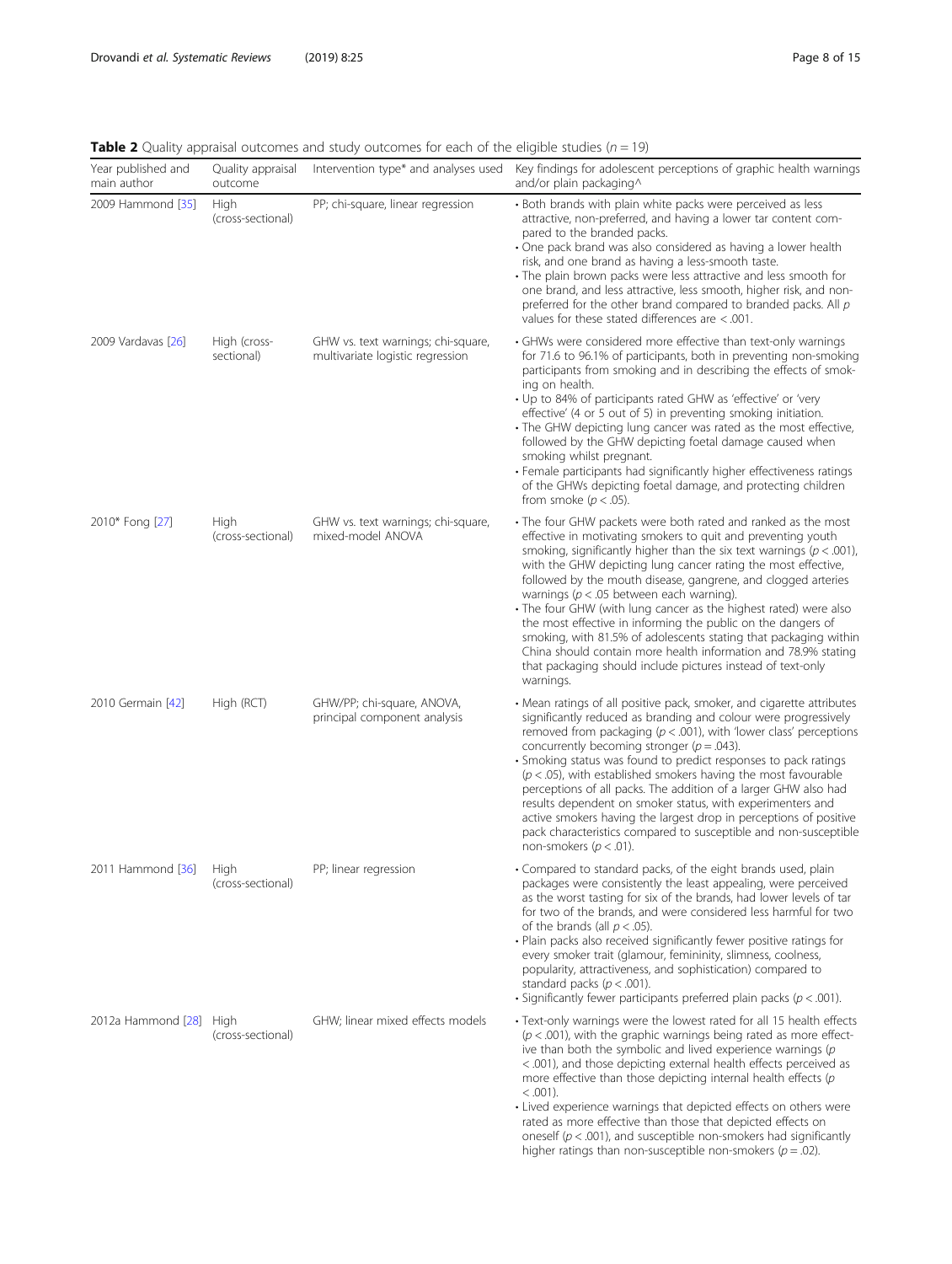| Year published and<br>main author | Quality appraisal<br>outcome  | Intervention type* and analyses used                         | Key findings for adolescent perceptions of graphic health warnings<br>and/or plain packaging^                                                                                                                                                                                                                                                                                                                                                                                                                                                                                                                                                                                                                                                                                                                                                                                                                  |
|-----------------------------------|-------------------------------|--------------------------------------------------------------|----------------------------------------------------------------------------------------------------------------------------------------------------------------------------------------------------------------------------------------------------------------------------------------------------------------------------------------------------------------------------------------------------------------------------------------------------------------------------------------------------------------------------------------------------------------------------------------------------------------------------------------------------------------------------------------------------------------------------------------------------------------------------------------------------------------------------------------------------------------------------------------------------------------|
| 2012b Hammond<br>$[37]$           | High<br>(cross-sectional)     | PP; linear regression                                        | • Plain packs received the lowest appeal ( $p = .013$ ), and taste<br>ratings ( $p = .027$ ), were less likely selected as a preferred pack ( $p$<br>$=$ .026), and were considered to have higher tar compared to the<br>fully branded packs ( $p = .024$ ).<br>• Fully branded packs were also considered to have the lowest<br>health risks compared to all other categories ( $p = .006$ ).<br>• For perceived smoker traits, plain packs received the lowest<br>ratings for all seven attributes: femininity, slimness, glamorous,<br>coolness, popularity, attractiveness, and sophistication (all $p < .05$ ).                                                                                                                                                                                                                                                                                          |
| 2012 Moodie [38]                  | High<br>(cross-sectional)     | PP; chi-square                                               | · Half of the participants associated colour and strength of taste,<br>and colour and perceived harm, with the red pack considered<br>the strongest tasting and most harmful and the light blue pack<br>and white packs as weaker tasting and being the least harmful.<br>• The brown plain pack was seen as largely unattractive, cheap,<br>and uncool and used by boring, unfashionable, and older people.<br>Smokers displayed less negativity towards the pack compared to<br>non-smokers.<br>• Smokers were more likely ( $p < .001$ ) to prefer a pack, with the<br>slide pack being the most popular of the brown plain packs.                                                                                                                                                                                                                                                                          |
| 2013 Ford [39]                    | High<br>(cross-sectional)     | PP; principal components analysis                            | • The mean ratings for all 11 items for all packs (e.g. attractiveness,<br>coolness, harmfulness) were generally negative (none > 3 out of<br>5), with the plain pack being the most negatively rated, with<br>mean scores ranging from 1.24 to 1.99 ( $p < .01$ ).<br>• The standard pack was also more negatively rated than the three<br>novelty packs.<br>• Unlike the branded packs, the plain pack showed no association<br>between the 11 rated aspects, and smoking susceptibility.                                                                                                                                                                                                                                                                                                                                                                                                                    |
| 2013a* Hammond<br>$[29]$          | High<br>(cross-sectional)     | GHW; linear mixed effects models                             | • Full-colour warnings were rated more effective than black and<br>white warnings ( $p = .004$ ), as were real people over comic book-<br>style ( $p < .001$ ), and those featuring quitline information ( $p < .001$ ),<br>particularly for current over non-smokers ( $p = .046$ ).<br>• Those with personal information were higher rated over those<br>that did not ( $p < .004$ ), as were those with graphic content<br>compared to those that did not ( $p < .001$ ), particularly for females<br>over males. Mean scores were higher for 'minority race<br>respondents' compared to 'white respondents' ( $p = .002$ ).                                                                                                                                                                                                                                                                                |
| 2013b Hammond<br>$[43]$           | High<br>(cross-sectional)     | GHW/PP; chi-square, generalised<br>estimating equation model | • Compared to branded packs, plain packs were considered less<br>attractive, less likely to encourage smoking uptake, and had<br>higher impact health warnings. Brown packs and those with<br>graphic health warnings were also less likely perceived to have a<br>smooth taste, present a lower health risk, or contain a lower<br>amount of tar (all $p < .001$ ).<br>• Larger GHWs were rated as the least attractive compared to<br>moderate-size GHWs ( $p = .001$ ) and text warnings ( $p < .001$ ), were<br>the least smooth tasting ( $p < .001$ and $p < .001$ respectively), the<br>least likely perceived to have a lower health risk ( $p < .001$ com-<br>pared to text warnings), the least likely perceived to have lower<br>levels of tar ( $p < .001$ and $p < .001$ respectively), and were per-<br>ceived as having the highest impact on health ( $p < .001$ and p<br><.001 respectively). |
| 2013 Pepper [30]                  | Moderate<br>(cross-sectional) | GHW; linear regression, ANOVA                                | • The lung cancer warnings (both text-only and text plus image)<br>received higher ratings than the addiction warnings, with 60% of<br>assigned participants rating them 5 out of 5 for discouraging<br>smoking, compared to 34% for addiction warnings ( $p < .001$ ).<br>• There were no significant differences in deterring smoking or<br>perceived risk for text vs. text plus image for either category.<br>• Over half of assigned participants believed they would develop<br>lung cancer if they smoked regularly, and over two thirds held<br>this belief for developing nicotine addiction, with both categories<br>also generally being considered as very severe.                                                                                                                                                                                                                                 |
| 2015* Alaouie [31]                | High<br>(cross-sectional)     | GHW; McNemar test                                            | • Participants perceived all GHWs as significantly more effective for<br>all items compared to the text-only warning ( $p < .001$ ).<br>• Overall, compared to the text warnings, the lung cancer GHW<br>received significantly higher effectiveness rating, followed by                                                                                                                                                                                                                                                                                                                                                                                                                                                                                                                                                                                                                                       |

| <b>Table 2</b> Quality appraisal outcomes and study outcomes for each of the eligible studies ( $n = 19$ ) (Continued) |  |  |
|------------------------------------------------------------------------------------------------------------------------|--|--|
|                                                                                                                        |  |  |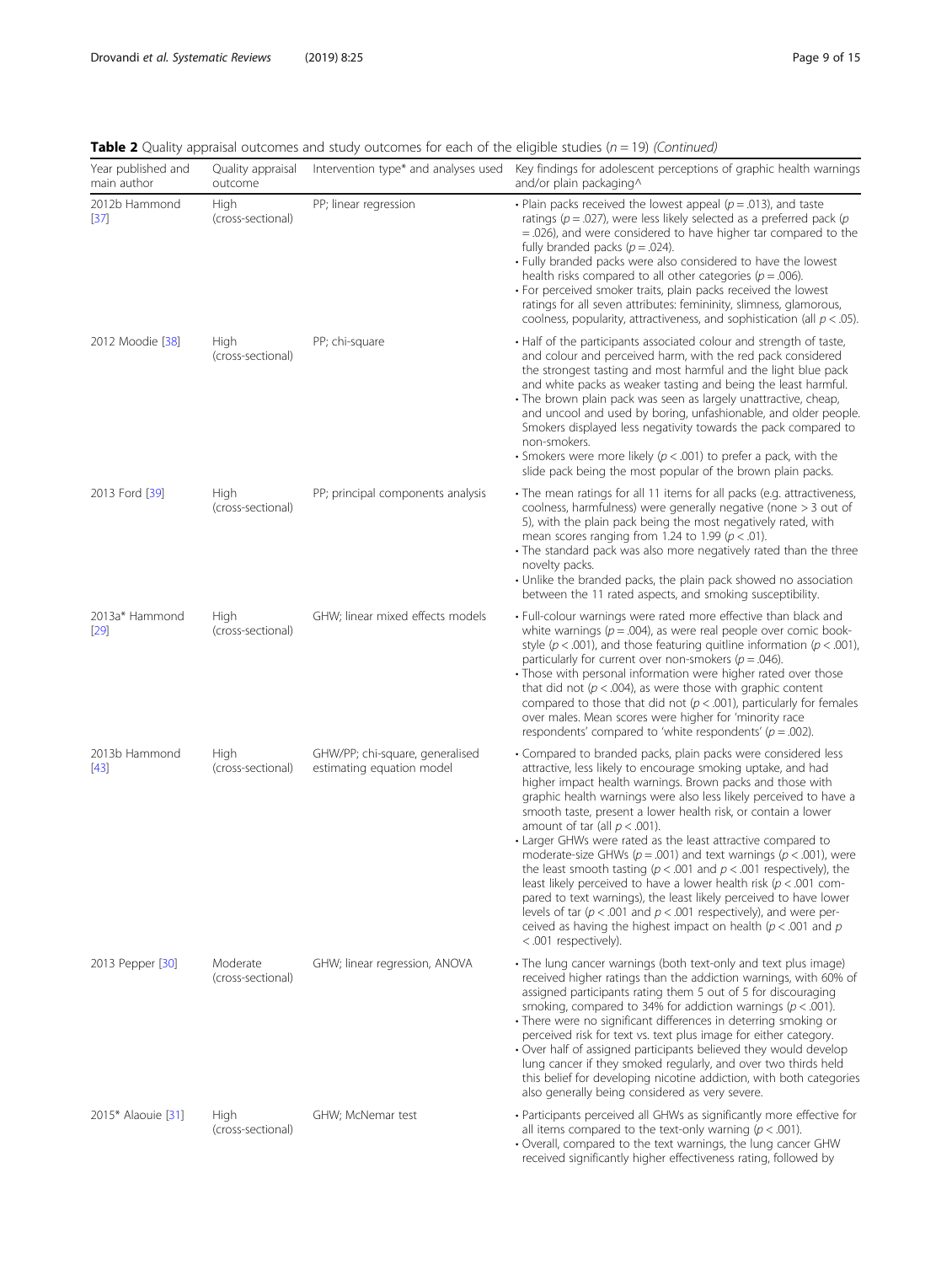| Year published and<br>main author | Quality appraisal<br>outcome  | Intervention type* and analyses used           | Key findings for adolescent perceptions of graphic health warnings<br>and/or plain packaging^                                                                                                                                                                                                                                                                                                                                                                                                                                                                                                                                                                                                                                                                                                                                                                                                                                        |
|-----------------------------------|-------------------------------|------------------------------------------------|--------------------------------------------------------------------------------------------------------------------------------------------------------------------------------------------------------------------------------------------------------------------------------------------------------------------------------------------------------------------------------------------------------------------------------------------------------------------------------------------------------------------------------------------------------------------------------------------------------------------------------------------------------------------------------------------------------------------------------------------------------------------------------------------------------------------------------------------------------------------------------------------------------------------------------------|
|                                   |                               |                                                | tooth decay, and death (all $p < .01$ ) except for female smokers<br>due to low participant numbers.<br>• All warnings were significantly more effective than text warnings<br>(all $p < .001$ ) in preventing non-smokers from smoking.                                                                                                                                                                                                                                                                                                                                                                                                                                                                                                                                                                                                                                                                                             |
| 2015 Babineau [40]                | High<br>(cross-sectional)     | equation                                       | PP; chi-square, generalised estimating $\cdot$ Two of the branded packs were perceived to be more attractive<br>and healthier and used by 'popular' individuals, and were chosen<br>twice as frequently compared to plain packs (all $p < .001$ ).<br>• One pack brand (with pink and purple colouring) had a lower<br>margin for choice ( $p < .001$ ) and did not experience differences in<br>attractiveness ( $p = .08$ ), between the two packs, though the<br>branded pack was perceived as healthier ( $p < .001$ ).<br>• Female participants were significantly more likely than males to<br>associate this brand with popularity ( $p = .03$ ).                                                                                                                                                                                                                                                                             |
| 2016 Adebiyi [32]                 | Moderate<br>(cross-sectional) | GHW; bivariate analysis                        | • Responses to the four GHWs included fear in 37.3-56.4%, shock<br>in 23.3-37.3%, anxiety in 2.9-21.1%, and indifference in 3.3-20.0%<br>of participants. The GHW suggesting that smoking causes<br>impotence had the highest indifference rating.<br>• The GHW depicting airway cancer had the highest fear and<br>shock ratings, and the lowest ratings for anxiety and indifference,<br>and perceived as the most effective in preventing adolescents<br>from smoking, especially those $<$ 15 years ( $p$ < .05).<br>• The GHW stating cigarette smoke harming children received the<br>highest frequency of anxiety.                                                                                                                                                                                                                                                                                                            |
| 2016 Andrews [44]                 | High (RCT)                    | GHW/PP; multivariate analysis                  | • The two most graphic health warnings significantly increased<br>thoughts of quitting, evoked fear, and reduced feelings towards<br>the pack and cigarette cravings compared to the control and<br>low-graphic health warning (all $p < .05$ ).<br>· Plain packaging led to significant reductions in cigarette craving<br>and feelings towards the pack ( $p < .05$ ) and increased evoked fear<br>$(p < .05)$ , but had no effect in increasing thoughts of quitting.<br>• There were no combined effects overall for PP and GHWs,<br>though there were some combined effects in France and Spain<br>in reducing cravings and pack feelings respectively, though there<br>were smaller cell sizes and reduced statistical power.                                                                                                                                                                                                  |
| 2016 Mutti [41]                   | High (RCT)                    | PP; chi-square, linear regression<br>models    | · Plain (with descriptor) packages received significantly lower<br>ratings for appeal and taste (both $p < .001$ ) compared to branded<br>packs, though there was no significant difference in perceptions<br>of harm.<br>· Female participants were more likely to give higher appeal and<br>taste scores and rate packs as less harmful compared to males $(p)$<br>$< .001, < .001, = .02$ respectively).<br>• Smokers were more likely to give higher taste ratings and<br>consider packs as less harmful compared to non-smokers ( $p$<br>$< .05$ ).<br>• Non-smokers rated branded packs significantly higher for all posi-<br>tive smoker-image traits (all $p < .05$ ), whilst smokers only rated<br>two traits higher from branded compared to plain packs (stylish<br>and sophistication, both $p < .05$ ).<br>· Older adolescent participants also rated positive smoker-image<br>traits higher than younger participants. |
| 2016 Netemeyer [33]               | High (cross-<br>sectional)    | GHW; linear regression models                  | • Perceived graphicness was associated with an increase in evoked<br>fear and quilt ( $p < .01$ ) for smokers and non-smokers.<br>• Smokers had lower levels of disgust with increased graphicness<br>compared to non-smokers.<br>· Increased graphicness also led to increased hesitance (reduced<br>personal consideration) towards smoking.<br>• Stronger emotions in response to higher levels of perceived<br>graphicness were more significant in smokers compared to non-<br>smokers.                                                                                                                                                                                                                                                                                                                                                                                                                                         |
| 2017 Reid [34]                    | High<br>(cross-sectional)     | GHW; chi-square, ANOVA, logistic<br>regression | • Perceptions of the health effects of smoking significantly<br>increased for those who viewed the mouth cancer, heart disease,<br>emphysema, and stroke (China and Korea), throat cancer                                                                                                                                                                                                                                                                                                                                                                                                                                                                                                                                                                                                                                                                                                                                            |

(Bangladesh and Korea), skin ageing (India), impotence (India,

**Table 2** Quality appraisal outcomes and study outcomes for each of the eligible studies ( $n = 19$ ) (Continued)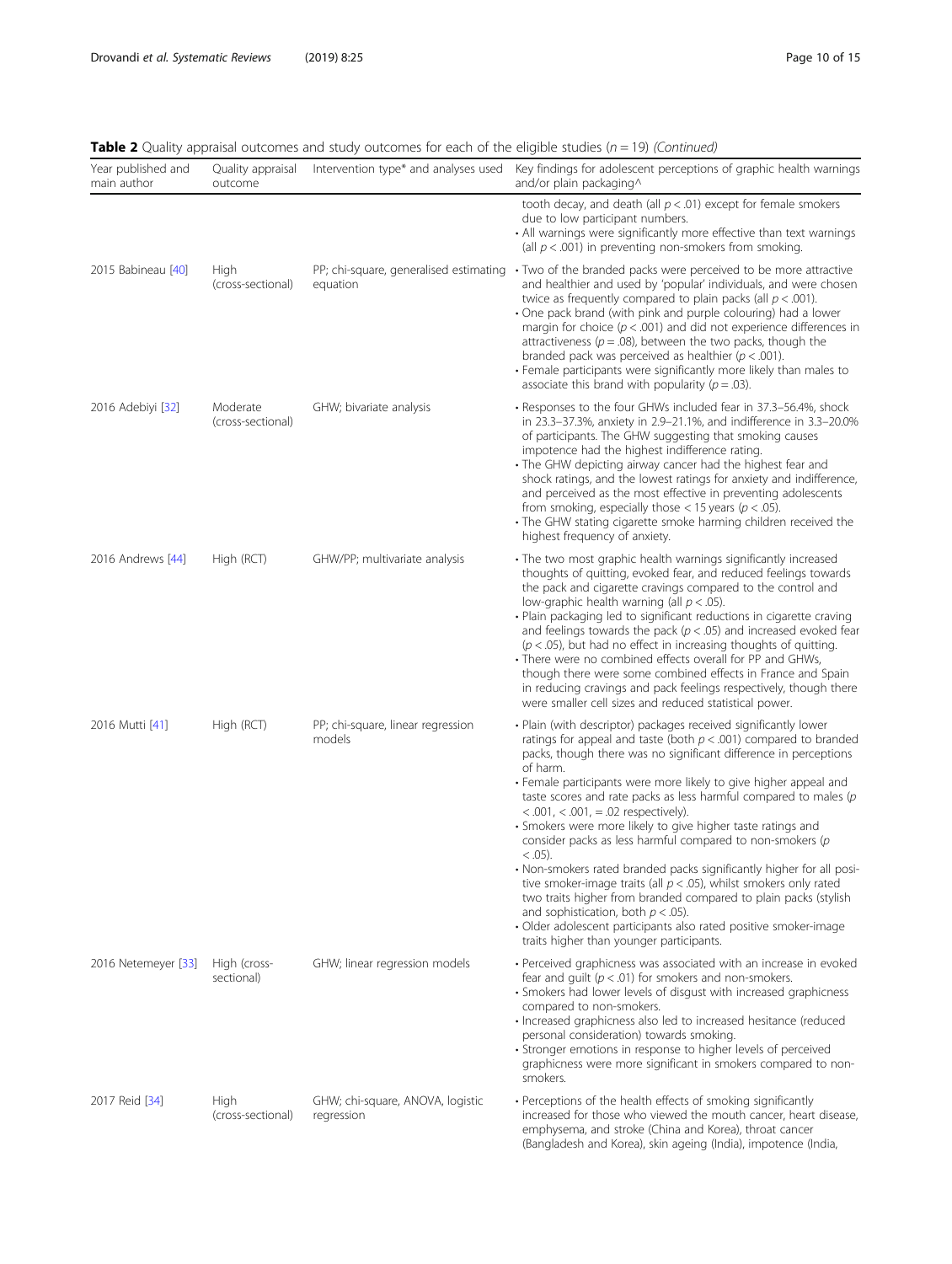**Table 2** Quality appraisal outcomes and study outcomes for each of the eligible studies ( $n = 19$ ) (Continued)

| Year published and<br>main author | Quality appraisal<br>outcome | Intervention type* and analyses used | Key findings for adolescent perceptions of graphic health warnings<br>and/or plain packaging^                                                                                                                                                                                                                                                                       |
|-----------------------------------|------------------------------|--------------------------------------|---------------------------------------------------------------------------------------------------------------------------------------------------------------------------------------------------------------------------------------------------------------------------------------------------------------------------------------------------------------------|
|                                   |                              |                                      | China, and Korea), and gangrene (Bangladesh, India, and Korea)<br>warnings (all $p < .05$ ).<br>• Three quarters of participants in China, Bangladesh, and Korea<br>and half in India also believed that cigarette packages should<br>include more health-related information than the current pack-<br>aging warnings were displaying in their respective country. |
|                                   |                              |                                      |                                                                                                                                                                                                                                                                                                                                                                     |

\*GHW Graphic health warning (includes any form of pictorial warning, lived experience, and testimonials), PP plain packaging ^Results in these studies discussing adult participants, or adolescent perceptions of text-only warnings were excluded from this table

[[35,](#page-14-0) [38\]](#page-14-0). However, one study found that for two of the brands presented, brown plain packs were perceived as having a reduced tar content and would cause less harm [\[35](#page-14-0)]. Smokers in one study also showed less negativity towards a brown plain pack compared to non-smokers [[38\]](#page-14-0). Text descriptors on packaging (such as 'smooth' and 'gold') were also found to sometimes significantly influence participant perceptions when used on plain packs, perceiving them as containing less tar, having a lower health risk, and being more attractive [[35\]](#page-14-0).

## Perceived pack and smoker attributes

Apart from comparisons of adolescent perceptions of cigarette quality and safety, several studies investigated perceptions of positive pack attributes, such as coolness, glamour, popularity, and femininity (for female participants). Akin to the perceptions of quality and safety, plain-packaged cigarettes were similarly the lowest rated for these measures compared to partially or fully branded packs [[36,](#page-14-0) [37](#page-14-0)]. Perceived smoker attributes were also assessed in several of these studies, where participants rated their perceptions of a smoker of branded compared to plain-packaged cigarettes, with characteristics such as being cool, popular, attractive, and sophisticated being significantly lower than branded packaging [[36](#page-14-0)–[38](#page-14-0), [40,](#page-14-0) [41\]](#page-14-0). Five studies also explored participants' views on their preferred pack, and plain packs were consistently the least likely to be chosen compared to both standard and novelty branded packs [[35](#page-14-0)–[37](#page-14-0), [39](#page-14-0), [40](#page-14-0)].

#### Influencing participant characteristics

Female participants were more likely to associate a pink and purple branded pack with a positive smoker attribute (popularity) in one study [[40\]](#page-14-0) and gave higher appeal and taste scores and lower harm scores compared to males in another study [[41](#page-14-0)]. This study also found that smokers gave higher taste ratings and considered smoking to be less harmful, whilst non-smokers gave significantly higher positive ratings for all smoker-image traits [\[41\]](#page-14-0). Older adolescents in this study also rated positive smoker-image traits [[41](#page-14-0)].

# Combination of graphic health warnings and plain packaging

Three studies investigated adolescent perceptions of packaging with varied combinations of PP and GHW interventions [[42](#page-14-0)–[44](#page-14-0)]. Similar to the studies above evaluating the perceptions of either intervention used alone, GHWs increased perceptions of ill-health and thoughts of quitting, elicited fear, and reduced positive perceptions (such as attractiveness towards the pack), whilst PP also reduced packaging attractiveness, reduced intent to take up smoking, and affected perceptions of taste and tar content  $[42-44]$  $[42-44]$  $[42-44]$  $[42-44]$ . They also found that combining both types of intervention (the gradual removal of branding elements, and increased size or graphicness of GHW) led to further reduced positive pack perceptions [[42,](#page-14-0) [43\]](#page-14-0), and reduced cigarette cravings and pack attractiveness [[44\]](#page-14-0).

# Influencing participant characteristics

Several perceptions were influenced by smoking status in two of the studies, whilst age and gender appeared to have no impact in any study. Smokers indicated higher positive perceptions towards all packs and a larger decrease in positive perceptions in response to large GHWs in one study [\[42](#page-14-0)], with another study's smokers rating packs as more attractive and having a smoother taste than non-smokers [[43\]](#page-14-0). One study reported that the American participants showed no significant differences in response to the combination of PP and GHW, whilst their French and Spanish counterparts indicated a reduction in cigarette cravings and pack attractiveness [[44\]](#page-14-0).

## **Discussion**

The objective of this systematic review was to identify and evaluate recent research investigating the perceptions of adolescents towards graphic health warnings and plain packaging of tobacco products. Participants in the 19 eligible articles generally perceived GHW as being effective in modifying their smoking behaviours and portraying the negative health effects of smoking compared to text warnings. PP was also perceived effective in contributing to an increased awareness of the health risks of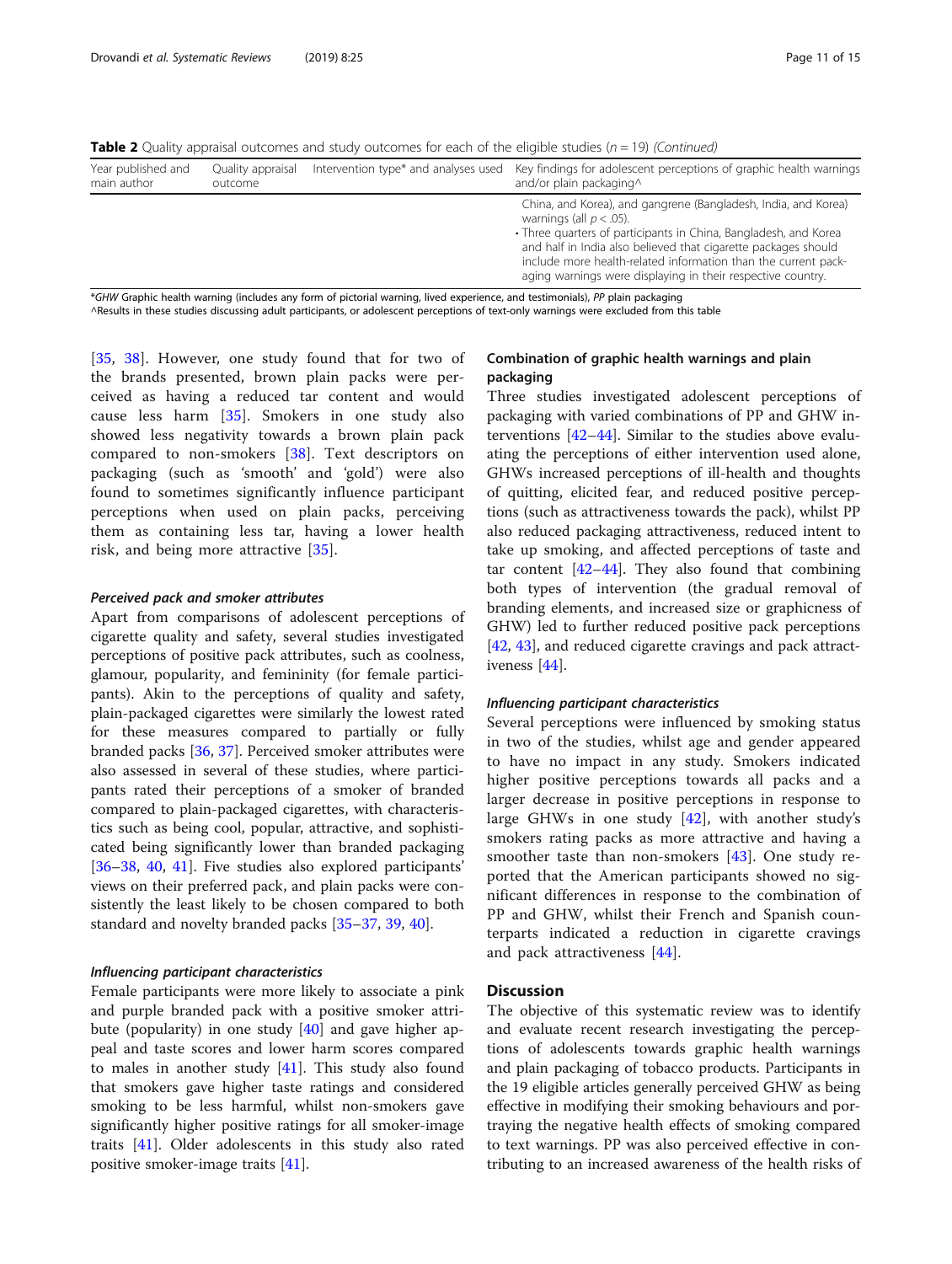smoking and reducing the attractiveness, popularity, and coolness of packaging and smoking. These findings support the position of the World Health Organization to ensure 'consumers of tobacco products have a fundamental right to accurate information about the risks of smoking and other forms of tobacco use' [\[45](#page-14-0)]. Adolescent risk perceptions differ from those of adults and may be more likely to engage in risky behaviours with the potential to have an adverse effect on personal health, stemming from a combination of targeted marketing and peer effects experienced during adolescence [\[7](#page-13-0)]. This emphasises the need for the development of tobacco packaging interventions to consider population differences, to ensure reductions in tobacco use amongst both adolescents and adults [[7,](#page-13-0) [46](#page-14-0)].

The 'Health Belief Model' is a theoretical framework which predicts health-related behaviours (such as tobacco use) as being influenced by multiple internal and external factors, such as the perceived susceptibility and severity of tobacco-attributable diseases, benefits and barriers in modifying behaviours, and cues and self-efficacy in changing these behaviours [[47](#page-14-0)]. Therefore, by minimising the attractive branding aspects of tobacco products, whilst simultaneously drawing attention to the health risks associated with tobacco use, GHWs and PP may act as prompts to quit amongst smokers, minimise the prevalence of experimental and daily tobacco use amongst adolescents, and the resulting continued use of tobacco into adulthood [\[7](#page-13-0), [8](#page-13-0)].

In this review, pictorial health warnings were consistently perceived as more effective than text-only warnings in communicating the health risks associated with tobacco use and modifying non-smoker and smoker behaviours  $[26-28, 30, 31, 34]$  $[26-28, 30, 31, 34]$  $[26-28, 30, 31, 34]$  $[26-28, 30, 31, 34]$  $[26-28, 30, 31, 34]$  $[26-28, 30, 31, 34]$  $[26-28, 30, 31, 34]$  $[26-28, 30, 31, 34]$  $[26-28, 30, 31, 34]$  $[26-28, 30, 31, 34]$  $[26-28, 30, 31, 34]$ . This is supported by a recent meta-analysis that included both adults and adolescents, which reported that pictorial warnings attracted more attention, caused strong reactions, incited more negative attitudes towards packaging and smoking, and were more effective in reducing tobacco use [[19\]](#page-13-0). The increased size and 'graphicness' (also referred to as strengthening) of health warnings has also been found to be an important aspect of individual warnings, resulting in improved knowledge of the risks of tobacco use and intentions to quit smoking [\[20](#page-13-0)]. In this review, GHWs depicting lung cancer were perceived by participants as being the most effective, followed by those depicting oral diseases [\[26](#page-13-0), [27](#page-13-0), [30,](#page-14-0) [32\]](#page-14-0). In comparison to text-only messages, GHWs which clearly depict negative (particularly external) health consequences of tobacco use have been theorised to have a greater public reach as they require minimal levels of health literacy for basic understanding. This is made more important by the trend of increased smoking prevalence amongst those with a lower level of education [\[48](#page-14-0)–[50\]](#page-14-0). However,

depicting short-term external health effects as opposed to longer-term chronic diseases may be more effective on adolescents, due to the 'remoteness' of conditions such as lung and mouth cancers [[28](#page-13-0), [51](#page-14-0)]. Further research is needed into the development of 'ideal' GHWs which can modify adolescent as well as adult perceptions and behaviours, especially considering some health effects in this review, such as skin ageing and impotence (believed to be very important to adolescents), were perceived as less effective than other GHWs [[26,](#page-13-0) [32\]](#page-14-0).

Similar to the findings in this review of the perceptions of adolescents towards plain packaging, a large systematic review (and a post-publication update) of both adolescents and adults identified significant reductions in packaging attract-iveness as branding elements were removed [[21,](#page-13-0) [22\]](#page-13-0). Perceptions of cigarette taste, safety, and quality and pack and smoker attributes were also consistent with the findings of this review [\[21,](#page-13-0) [22](#page-13-0)]. Though plain packaging was perceived as effective in influencing adolescent opinions of packaging and smoking when used alone, there were misperceptions identified amongst participants. Brightly coloured plain packaging can lead to perceptions of reduced tar content, reduced negative health consequences, and increased attractiveness of cigarette packaging [\[35](#page-14-0), [38,](#page-14-0) [43](#page-14-0)]. Whilst the use of dark green/brown plain packaging initially implemented in Australia (and recently several other countries) may avoid this issue [\[18](#page-13-0)], some participants in one study perceived this colour as being less dangerous than branded packaging [\[36\]](#page-14-0). This emphasises the need for plain-packaged products to not only be dissuasively coloured, but also be accompanied by informative GHWs to ensure a reduction in pack attractiveness and increased perceived harm [[36,](#page-14-0) [40\]](#page-14-0). The effects of PP regulations stem not only from its negation of attractive branding colours, but also via the removal of variant descriptors, meant to distinguish sub-types of cigarette products and attract and retain brand loyalty  $[9-11]$  $[9-11]$  $[9-11]$  $[9-11]$  $[9-11]$ . The banning of certain misleading descriptors such as 'light' and 'mild' has been an effective first step, though manufacturers have replaced these terms with others such as 'smooth' or 'gold advance', also capable of deceiving the public on the tar content, taste, and health risks of cigarettes [\[9](#page-13-0)–[11](#page-13-0)].

Adolescent perceptions can be significantly influenced by demographic characteristics, such as smoking status, with several studies in this review reporting that current smokers (and to a smaller extent ex-smokers) were generally less affected by GHWs (and plain packs) compared to non-smokers [\[33](#page-14-0), [38](#page-14-0), [41](#page-14-0), [42](#page-14-0)]. 'Optimistic bias' as described within these studies is a critical issue particularly amongst younger smokers, who believe themselves to be less vulnerable to the health consequences of smoking [[33,](#page-14-0) [38,](#page-14-0) [41,](#page-14-0) [42\]](#page-14-0). As indicated earlier, future research should therefore focus on the development of targeted GHWs that can prompt cognitive reactions across a wide range of demographic profiles to facilitate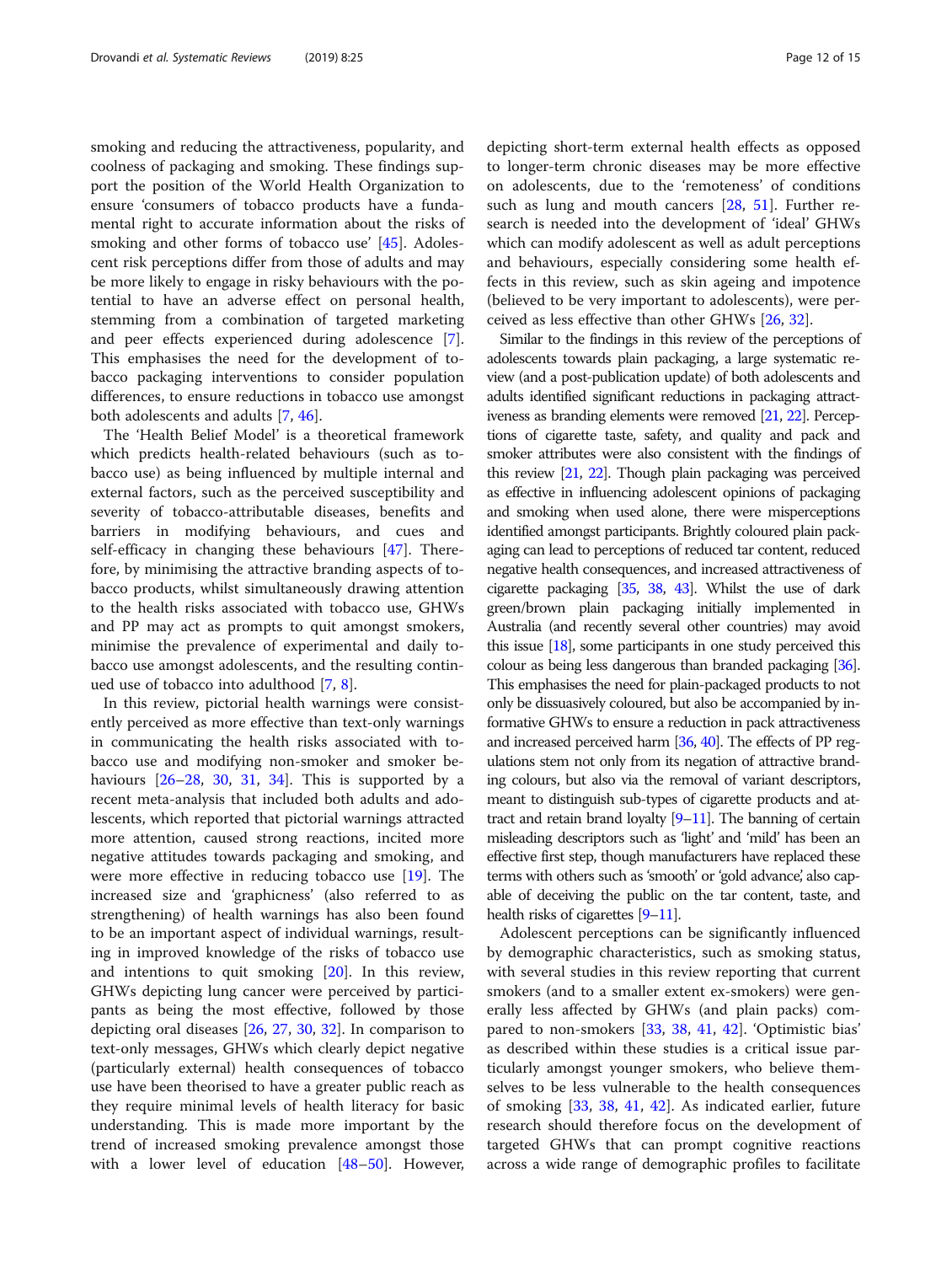the highest reduction in tobacco use. This was demonstrated in some of the included studies, such as female participants having higher perceived effectiveness ratings of foetal damage from smoking [[26\]](#page-13-0), and higher attractiveness ratings of 'female-oriented' packaging [[40\]](#page-14-0).

As adolescence is often a time for experimentation and risk-taking behaviours, during which there can be a quick loss of autonomy (with some researchers positing that this can occur after the first use of tobacco), reducing the attractiveness and glamour of tobacco packaging whilst highlighting the dangers is paramount [[52](#page-14-0)–[54](#page-14-0)]. With regard to message framing, loss-framed messages dominate mass media and packaging warnings, describing the negative consequences of smoking, whereas gain-framed messages describe the benefits of not smoking, or quitting. Whilst previous research has identified that graphic loss-framed warnings can have a higher rate of recall, some evidence suggests adult smokers experience greater reductions in tobacco use when shown gain-framed warnings [\[55,](#page-14-0) [56\]](#page-14-0). Research into adolescent reactions to loss- versus gain-framed messages would be ideal in ensuring the implementation of the most effective combination of GHWs and PP.

Apart from issues relating to misperceptions of warning irrelevance and optimistic bias amongst adolescents, a recent study investigating the 6-month, 2-year, and 5-year effects of GHWs found that though there was an increase in cognitive processing of warnings post-implementation, the 5-year survey found that there was a subsequent decrease back to pre-implementation levels [\[56\]](#page-14-0). This finding alongside similar findings in adult participants demonstrates that GHWs are most effective shortly after implementation but suffer from a loss of effectiveness over time, requiring a constant updating or rotation of warnings [[56](#page-14-0), [57](#page-14-0)]. It has also been suggested that PP would inhibit the loss of effectiveness of GHWs [\[57\]](#page-14-0). Two other studies have assessed the real-world impacts of PP alone on adolescents. One study found that only one fifth of adolescents had noticed PP nearly a year after implementation [\[58\]](#page-14-0), whilst the other found that participants demonstrated an increase in support for PP, never-smokers reported they would be less likely to try smoking, and current smokers reported increased thoughts about quitting [[59](#page-14-0)]. Whilst some results of these studies into the effects of GHWs and PP are promising, it is difficult to distinguish changes in responses preand post-implementation from concurrent trends in tobacco use and anti-tobacco interventions such as taxation policies and mass media campaigns.

Further research into the perceptions of adolescents in comparison to adults towards graphic health warnings and plain packaging is needed to identify the most effective combination of these interventions, especially when used alongside other interventions, such as mass media campaigns. School- and parental-based intervention programs, which focus on health risks associated

with smoking displayed on cigarette packaging, may also be beneficial in reducing adolescent tobacco use [\[60](#page-14-0)].

## Strengths and limitations

The large number and geographical spread of participants included in this review allows for an increased generalisability of these findings across different populations and cultures and may be of relevance to many countries hoping to implement or update their anti-tobacco policies. This review also has several limitations, such as being unable to extrapolate the results to young adults, though similar in age, may undergo several perceptual changes secondary to their coming of legal age in purchasing tobacco. Their exposure to environments in which tobacco use is considered more socially appropriate compared to the school environment (e.g. workplaces, bars, and university) may also lead to altered perceptions. The use of electronic and internet surveys in many of the studies have their own limitations, such as preventing participants from viewing realistic 3D objects and facilitating tactile sensations, potentially not drawing a representative sample of the population, and having the perceptions given by adolescents potentially affected by nearby persons, such as their parents or teachers. A single exposure to the interventional materials in these studies is also a noteworthy limitation, as the responses given by participants may not be reflective of real-world conditions of multiple exposures after time and the potential for a stagnation of effects. Lastly, self-reporting bias was identified as a limitation in many of the included studies, where adolescents may report what they believe the researchers want to hear, rather than their true perceptions.

## Conclusion

Preventing tobacco use amongst adolescents and the resulting continued use into adulthood require the implementation of carefully designed and targeted anti-tobacco interventions. Dark-coloured packaging without branding elements and graphic health warnings depicting health consequences of smoking, such as lung cancer and oral diseases, appear to be perceived as more effective than bright-coloured packaging and those depicting other chronic tobacco-related issues respectively. As adolescents do not appear to perceive the threat of continued tobacco use in the same manner as adults, tailoring anti-tobacco interventions such as graphic health warnings and plain packaging towards this vulnerable population is essential in addressing adolescent tobacco use. Further research aimed at identifying the most concerning and emotion-responsive health conditions that could be depicted on packaging, in addition to plain packaging, would be a reasonable next step in anti-tobacco packaging interventions.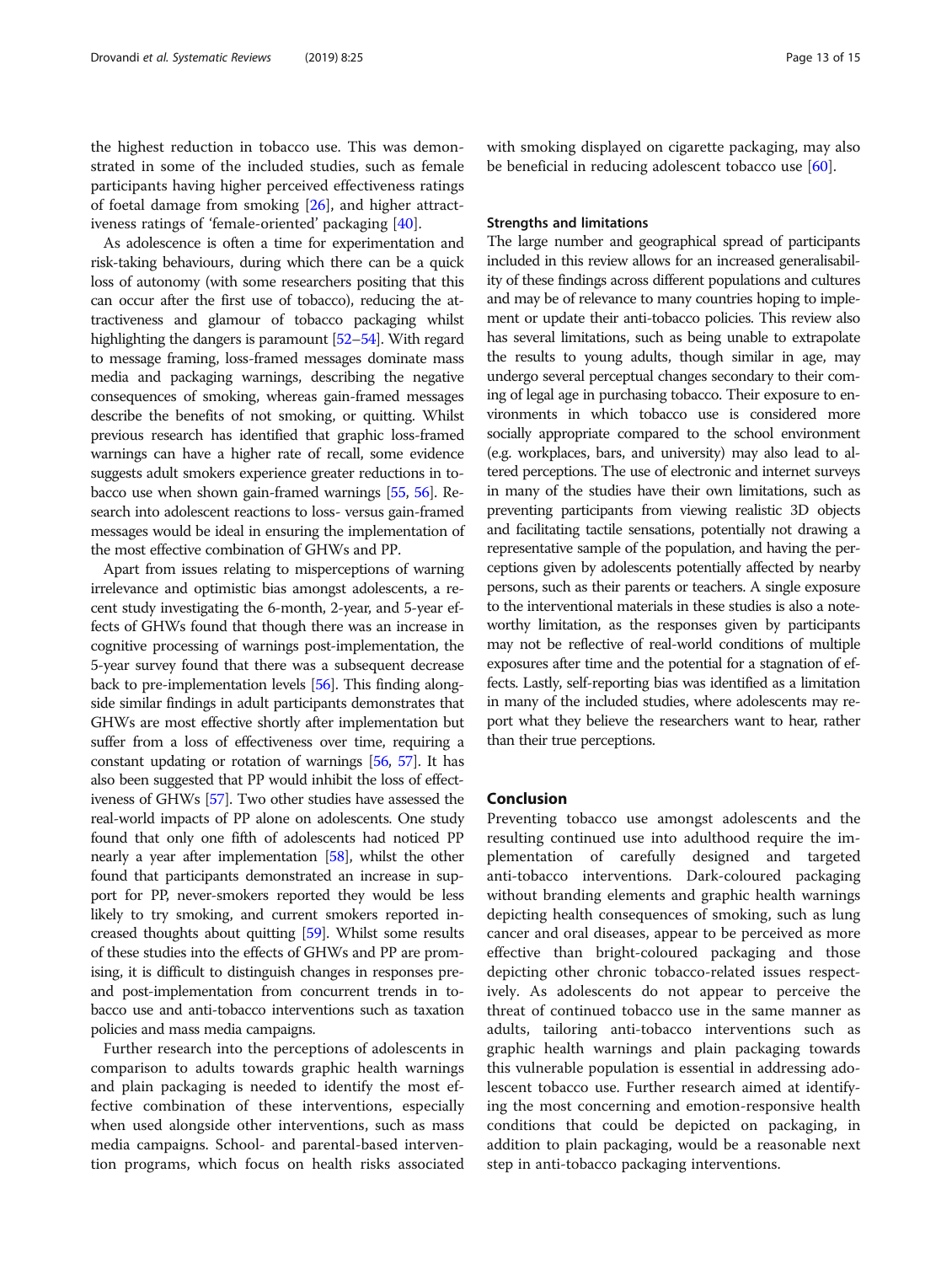# <span id="page-13-0"></span>Additional files

[Additional file 1:](https://doi.org/10.1186/s13643-018-0933-0) PRIMSA checklist. (PDF 197 kb) [Additional file 2:](https://doi.org/10.1186/s13643-018-0933-0) Full search strategy. (DOCX 12 kb)

#### Abbreviations

FCTC: Framework Convention on Tobacco Control; GHW: Graphic health warnings; JBI: Joanna Briggs Institute; PP: Plain packaging; PRISMA: Preferred Reporting Items for Systematic Reviews and Meta-Analyses

#### Acknowledgements

None.

## Funding

The principal investigator has received financial support through an Australian Government Research Training Program Scholarship, and the College of Medicine and Dentistry, James Cook University for the conduct of postgraduate research.

## Availability of data and materials

Data sharing is not applicable to this article as no additional datasets were generated or analysed during the current study.

#### Authors' contributions

AD carried out the systematic search and data extraction and analysis and was responsible for the drafting of the manuscript. PAT participated in the drafting of the manuscript. BG advised on article eligibility and inclusion and participated in drafting the manuscript. BMA assisted in the systematic search, identifying eligible articles, and assessing article quality and was responsible for reviewing the final draft of the manuscript. All authors have read and approved the final manuscript.

#### Ethics approval and consent to participate

Not applicable.

## Consent for publication

Not applicable.

## Competing interests

The authors declare that they have no competing interests.

# Publisher's Note

Springer Nature remains neutral with regard to jurisdictional claims in published maps and institutional affiliations.

## Received: 7 December 2017 Accepted: 26 December 2018 Published online: 17 January 2019

#### References

- World Health Organization. WHO report on the global tobacco epidemic, 2017; monitoring tobacco use and prevention policies. Geneva: World Health Organization; 2017.
- 2. Doll R, Peto R, Boreham J, Sutherland I. Mortality in relation to smoking: 50 years' observations on male British doctors. BMJ. 2004;328(7455):1519.
- Winstanley MH. 3.24 genetic influences on tobacco-caused disease. In: Scollo MM, Winstanley MH, editors. Tobacco in Australia: facts and issues. Cancer Council Victoria: Melbourne; 2011. Available from https://www. tobaccoinaustralia.org.au/chapter-3-health-effects/3-24-genetic-influenceson-tobacco-caused-disease.
- 4. Strand BH, Mishra G, Kuh D, Guralnik JM, Patel KV. Smoking history and physical performance in midlife: results from the British 1946 birth cohort. J Gerontol A Biol Sci Med Sci. 2010;66(1):142–9.
- 5. Jammer LD, Whalen CK, Loughlin SE, Mermelstein R, Audrain-McGovern J, Krishnan-Sarin S, et al. Tobacco use across the formative years: a road map to developmental vulnerabilities. Nicotine Tob Res. 2003;5(Suppl 1):S71–87.
- DiFranza JR, Rigotti NA, McNeill AD, Ockene JK, Savageau JA, St Cyr D, et al. Initial symptoms of nicotine dependence in adolescents. Tob Control. 2000; 9(3):313–9.
- 7. Ali M, Dwyer D. Estimating peer effects in adolescent smoking behaviour: a longitudinal analysis. J Adolesc Health. 2009;45(4):402–8.
- 8. U.S. Department of Health and Human Services. The health consequences of smoking – 50 years of progress. 2014. SurgeonGeneral.gov http://www. surgeongeneral.gov/library/reports/50-years-of-progress/full-report.pdf.
- 9. Pollay RW. Targeting youth and concerned smokers: evidence from Canadian tobacco industry documents. Tob Control. 2000;9:136–47.
- 10. Wakefield M, Morley C, Horan JK, et al. The cigarette pack as image: new evidence from tobacco industry documents. Tob Control. 2002;11(Suppl 1): i73–80.
- 11. Perry CL. The tobacco industry and underage youth smoking: tobacco industry documents from the Minnesota litigation. Arch Pediatr Adolesc Med. 1999;153:935–41.
- 12. Hastings G, MacFadyen L. A day in the life of an advertising man: review of internal documents from the UK tobacco industry's principal advertising agencies. BMJ. 2000;321:366–71.
- 13. Shimp TA, Andrews JC. Advertising, promotion, and other aspects of integrated marketing communications. 9th ed. Mason: Cengage Learning; 2013. p. 73–4.
- 14. Henderson PW, Cote JA. Guidelines for selecting or modifying logos. J Mark. 1998;62:14–30.
- 15. World Health Organization. WHO framework convention on tobacco control. Geneva: World Health Organization; 2003. Accessed 8 Nov 2017. http://apps.who.int/iris/bitstream/10665/42811/1/9241591013.pdf?ua=1
- 16. Moodie C, Hastings G. Tobacco packaging as promotion. Tob Control. 2010; 19(2):168–70.
- 17. US Department of Health and Human Services. Preventing tobacco use among youth and young adults: a report of the surgeon general. Atlanta: US Department of Health and Human Services, Centers for Disease Control and Prevention, National Center for Chronic Disease Prevention and Health Promotion, Office on Smoking and Health; 2012. p. 3.
- 18. Australian Government Department of Health. Post-implementation review of tobacco plain packaging 2016. Retrieved 3 May 2017. http://www.health.gov. au/internet/main/publishing.nsf/content/tobacco-plain-packaging-evaluation.
- 19. Noar SM, Hall MG, Francis DB, Ribisl KM, Pepper JK, Brewer NT. Pictorial cigarette pack warnings: a meta-analysis of experimental studies. Tob Control. 2015;25(3):341–54.
- 20. Noar SM, Francis DB, Bridges C, Sontag JM, Ribisl KM, Brewer NT. The impact of strengthening cigarette pack warnings: systematic review of longitudinal observational studies. Soc Sci Med. 2016;164:118–29.
- 21. Moodie C, Stead M, Bauld L, McNeill A, Angus K, Hinds K, et al. Plain tobacco packaging: a systematic review. 2012. Last accessed 22 Aug 2018. Available from: http://discovery.ucl.ac.uk/10016381/1/Moodie\_et\_al.\_2012.\_ Plain\_Tobacco\_Packaging.\_A\_Systematic\_Review.pdf.
- 22. Moodie C, Angus K, Stead M, Bauld L. Plain tobacco packaging research: an update. 2013. Last accessed 22 Aug 2018. Available from https://dspace.stir. ac.uk/bitstream/1893/24418/1/Moodie\_et\_al\_2013\_PlainPacks\_update.pdf.
- 23. Moher D, Liberati A, Tetzlaff J, Altman DG, PRISMA Group. Preferred reporting items for systematic reviews and meta-analyses: the PRISMA statement. PLoS Med. 2009;6(7):e1000097.
- 24. Moola S, Munn Z, Tufanaru C, Aromataris E, Sears K, Sfetcu R, et al. Chapter 7: systematic reviews of etiology and risk. In: Aromataris E, Munn Z, editors. Joanna Briggs Institute reviewer's manual: The Joanna Briggs Institute; 2017. https://reviewersmanual.joannabriggs.org.
- 25. Tufanaru C, Munn Z, Aromataris E, Campbell J, Hpp L. Chapter 3: systematic reviews of effectiveness. In: Aromataris E, Munn Z, editors. Joanna Briggs Institute reviewer's manual: The Joanna Briggs Institute; 2017. https:// reviewersmanual.joannabriggs.org/.
- 26. Vardavas CI, Connolly G, Karamanolis K, Kafatos A. Adolescents perceived effectiveness of the proposed European graphic tobacco warning labels. Eur J Pub Health. 2009;19(2):212–7.
- 27. Fong GT, Hammond D, Jiang Y, Li Q, Quah ACK, Driezen P, et al. Perceptions of tobacco health warnings in China compared with picture and text-only warnings from other countries: an experimental study. Tob Control. 2010;19(Suppl 2):i69–77.
- 28. Hammond D, Thrasher J, Reid JL, Driezen P, Boudreau C, Santillán EA. Perceived effectiveness of pictorial health warnings among Mexican youth and adults: a population-level intervention with potential to reduce tobacco-related inequities. Cancer Causes Control. 2012;23(1):57–67.
- 29. Hammond D, Reid JL, Driezen P, Boudreau C. Pictorial health warnings on cigarette packs in the United States: an experimental evaluation of the proposed FDA warnings. Nicotine Tob Res. 2012;15(1):93–102.